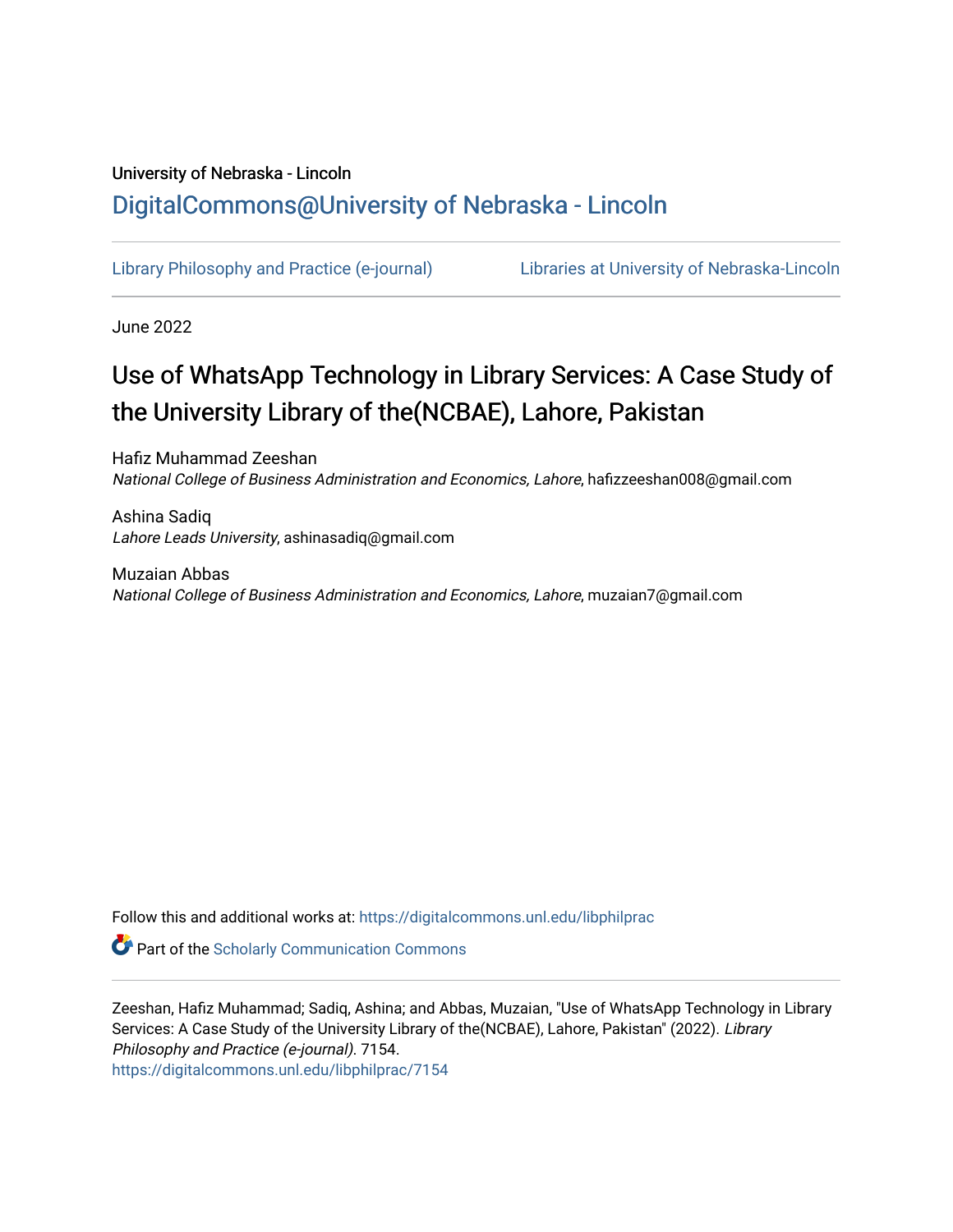# **Use of WhatsApp Technology in Library Services: A Case Study of the University Library of the(NCBAE), Lahore, Pakistan**

### **Hafiz M. Zeeshan<sup>1</sup> , Ashina Sadiq<sup>2</sup> , Muzaian Abbas<sup>3</sup>**

### **Abstract**

#### **Purpose**

This study aimed to look into the interest in and use of WhatsApp technology among National College of Business Administration & Economics (NCBAE) University Pakistan library users.

#### **Design/methodology/approach**

A Google Forms questionnaire was designed and emailed to students from various departments at the National College of Business Administration and Economics University of Pakistan. SPSS 22 was used to tabulate and analyze the data for this paper.

#### **Findings**

According to one study, WhatsApp is a robust and cutting-edge technology that might be integrated with digital library services to reach out to library consumers. This technology will assist library patrons in receiving high-quality services. Some technological and human resource variables may impact service delivery and hence must be addressed. As a result, library management is advised to take the required steps to integrate WhatsApp with digital library services to ensure efficient and effective service delivery.

#### **Practical implications**

WhatsApp is one of the most widely used social networking applications, with many organizations, including libraries, using it. This technology is available 24 hours a day, 7 days a week to patrons on campus and in remote locations. As a result, the quality of library services will improve, and users will be more satisfied.

#### **Originality/value**

This research examines WhatsApp technology in the context of Pakistan's National College of Business Administration and Economics University. This is the researcher's first attempt to address a vital topic. This research will benefit the National College of Business Administration and Economics University's library patrons and the whole academic community in Lahore.

#### **Paper type:** Research.

Lecturer, NCBA&E, Email: [hafizzeeshan008@gmail.com,](mailto:hafizzeeshan008@gmail.com) <sup>2</sup>Lecturer Lahore Leads University, Email: **ashinasadiq@gmail.com** <sup>3</sup>Lecturer, NCBA&E, Email: [muzaian7@gmail.com,](mailto:muzaian7@gmail.com)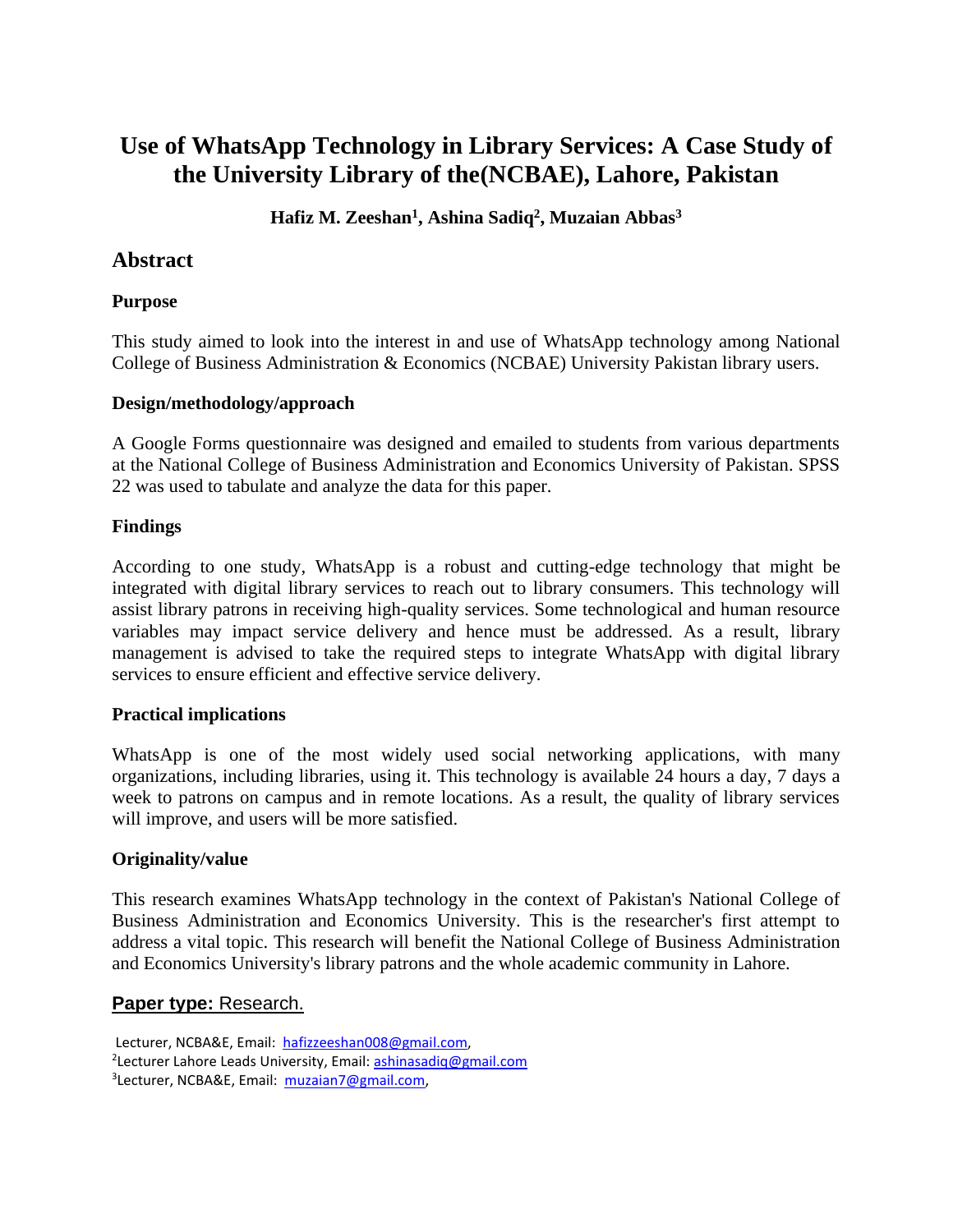**Keywords:***NCBA&E Library, WhatsApp Technology, User Perception, Mobile Technology*

# I. Introduction and Background

NCBA&E was established as a private institute in 1994. Its commitment and hard work won it a prominent place in management studies, as it practiced excellence in teaching, learning, and a tight collaboration with the industry. Computer science was established as a practice discipline in 1997, and the college received its charter from the Punjab government in 2002. This was in honor of the college administration's unwavering commitment to excellence and continuous progress.

As an educational institution, NCBA&E has a significant impact on the city and region it works. We are in the heart of Lahore, Pakistan's second-largest city, which has served as the historical capital of Punjab and is a thriving center of education, industry, trade, and tourism.NCBA&E currently covers various fields and offers career programs at various levels, including professional certifications, undergraduate studies, graduate studies, and postgraduate studies.

Our daily lives have been drastically altered due to mobile phone technology. Cell phones are used by an estimated 3.9 billion people globally, and the number is growing every day. It is estimated that 57 percent of Pakistanis aged 15 to 65 own a mobile phone of some kind. Only 2% of the population possesses a computer; smartphone ownership is low at 22%, and 53% still use basic phones that aren't Internet-enabled. In Pakistan, over 37.97 million individuals own a smartphone, which is expected to rise in the coming year. WhatsApp is one of the most widely used mobile applications introduced in 2009 by former Yahoo executives.Under the motto "Simple," Brain Acton and Jan Koum created an application that allows anyone to communicate for free and makes it easy to form groups. You can also send unlimited messages, share photographs, audio notes, and videos, and collaborate with other users on projects (Lokesha, 2016). In January 2015, WhatsApp Web, a PC web client, was released. In 2021, WhatsApp had a global user base of roughly 1,607.6 million users. By 2025, there will be 1,902.4 million WhatsApp users around the world.

According to a recent survey conducted by Gallup &Gilani Pakistan, barely 39 percent of Pakistanis utilize WhatsApp. The remaining 61 percent, on the other hand, either have no idea what the platform is for or are not interested in using it. In today's library setting, the conventional face-to-face method, in which a library user must be physically present to consult or use library services, is no longer required. Throughout the world, library services have improved dramatically. Information that used to require numerous steps and procedures is now available through mobile phone apps. However, even when apps are widely used, the anticipated effects on library operations, such as current awareness, reference, circulation, serial control, and loan services, are highly exploited.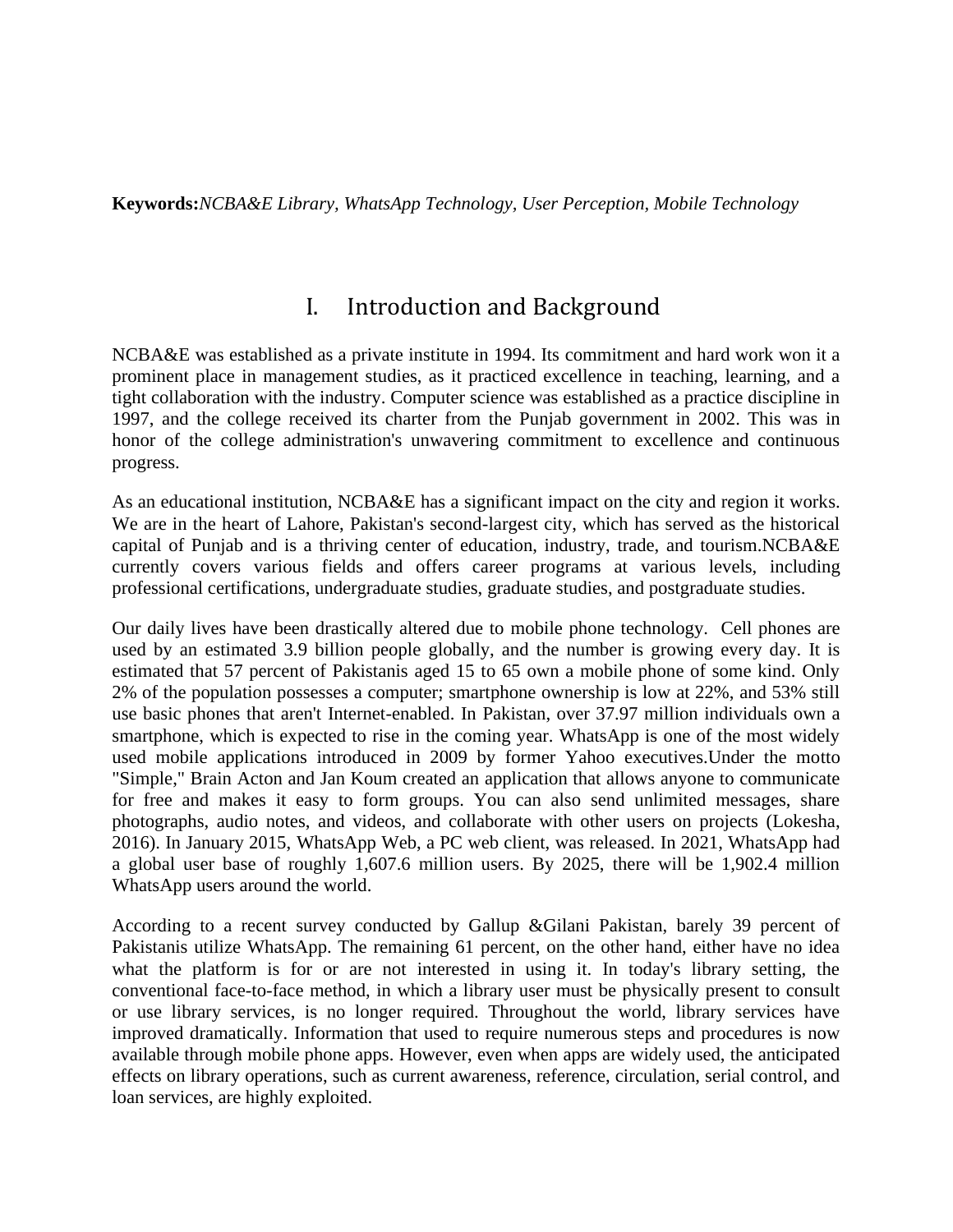### II. LITERATURE REVIEW

In 1992, 2G was implemented in Pakistan due to the rapid growth of mobile phones and technological improvement. Following the increase, Pakistan launched 3G and 4G services simultaneously on April 23, 2014. The advancement was internet technology, which is still evolving today. As successful experiments are carried out, the globe is heading toward 5G technology. 5G mobile service technology was launched in sections of Chicago and Minneapolis on April 3, 2019, and it will soon be available in other areas. These mobile applications are becoming increasingly important in people's day-to-day activities. Everyone utilises a variety of applications daily(Abid, 2021).For communication, WhatsApp, WeChat, Messenger, Instagram, IMO etc., are operated by every smartphone user worldwide. These events also involve hands-on instruction for students and others on using the library and its services. As a result, these digital platforms are beneficial in offering excellent library services (Irfan & Dhimmar, 2019) ; A poll of 105 students indicated that WhatsApp is one of the quickest and most accessible ways to communicate, share ideas, and connect with individuals in this study.The WhatsApp augmenting learning among the professional of MBBS students was conducted by Manpreet Singh Nanda; the results revealed that it could improve learning chances among slow learners and develop interest among students (Nanda, 2019).Purkatastha and Chanda researched WhatsApp to share information among LIS professionals in northeast India. They investigated the features of WhatsApp and its use among LIS professional groups (Purkayastha & Chanda, 2018).

Bajpai looked at the impact of WhatsApp on librarians. He discovered that WhatsApp is a popular social networking platform among students and librarians. They employed a survey strategy to learn how LIS professionals use WhatsApp. According to the findings of this survey, library professionals utilise WhatsApp to make their presence known on social media(Bajpai, 2016).

Adomi and Soloman-awake investigated the use of work-related WhatsApp groups as knowledge-sharing platforms among librarians at a few Nigerian federal universities. They collect data from library professionals using a survey method and a questionnaire. According to the findings, WhatsApp mostly employs a virtual platform where librarians may exchange and track the knowledge of WhatsApp group(Adomi & Solomon-Uwakwe, 2019). Bisto looked into using WhatsApp to keep school libraries running. They noticed that communicating with library clients via WhatsApp was beneficial (Bitso, 2016). According to Stephen, WhatsApp is a popular social media platform among librarians. He saw the huge benefits of employing WhatsApp in academic libraries (Philosophy & Shanmugam, 2019). Using WhatsApp, it looks easy to share photos, videos, audio and other information.

Mansour's use of WhatsApp among Egyptian LIS students(Mansour, 2016). Among the chattergarh libraries, Saha, Naskar, and Padhan discovered WhatsApp.(Saha et al., 2019). At the HKUST library's new channels, Caplan and Lam studied WhatsApp(Channel & Communica, 2014). According to a study conducted by udem, Aghoghovwia, and Boro on WhatsApp and information sharing among librarians(Udem et al., 2020). According to Ansari and Tripathi, users' perceptions of WhatsApp in delivering library services are positive; they see it as a vehicle to improve services.(Ansari & Tripathi, 2017). The Polytechnic and Mzuzu University (MZUNI) libraries planned to use WhatsApp to provide their services. (Chaputula & Mutula, 2018).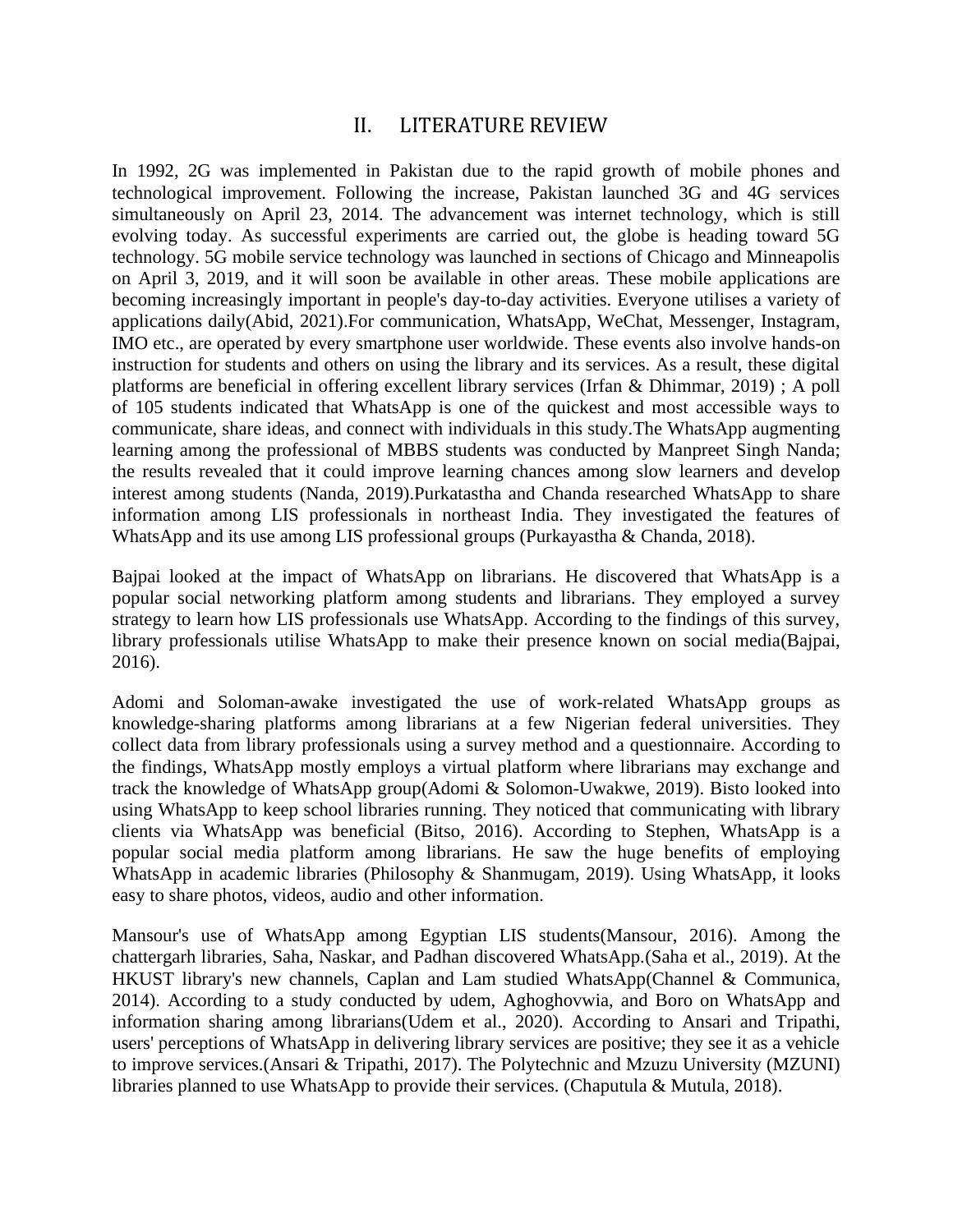### **Research Question:**

- 1. How do students at the National College of Business Administration and Economics University Lahore feel about WhatsApp and its utility in the library?
- 2. How do they see WhatsApp as a tool for educational purposes?
- 3. How is WhatsApp integrated with the National College of Business Administration and Economics Library's services?
- 4. What problems do librarians at the National College of Business Administration and Economics University face in launching WhatsApp services at this library?

### III. RESEARCH METHODOLOGY

The Questioner was created and pre-tested with the help of specialist researchers and was separated into seven sections: demographics, WhatsApp usage, WhatsApp Advantages and Disadvantages, and WhatsApp Problems. It was then developed using Google Forms and disseminated to a selected demographic via registered email, Whatsapp, and Messenger for maximum response. In response, 202 students from different departments at National College of Business Administration and Economics University (N=202) answered. The findings suggest that most students are enthusiastic about launching and using WhatsApp technology at the National College of Business Administration and Economics University Library in Lahore.

### **Analysis of Data**

Table 1 shows that 202 out of 202 students answered, with male respondents accounting for 153 (75.7%) and female respondents accounting for 49 (24.3 percent). Students between the ages of 18 and 28 had higher responses than those between the ages of 18 and 28 (84.7 percent). In terms of responder ratios by department, Computer Science had the highest with 96 respondents (47.5 percent).

| <b>Demographics</b> | <b>Category</b> | <b>Frequency</b> | Percentage |
|---------------------|-----------------|------------------|------------|
| Gender              | Male            | 153              | 75.7%      |
|                     | Female          | 49               | 24.3%      |

### **Table 1.Information about library demographics**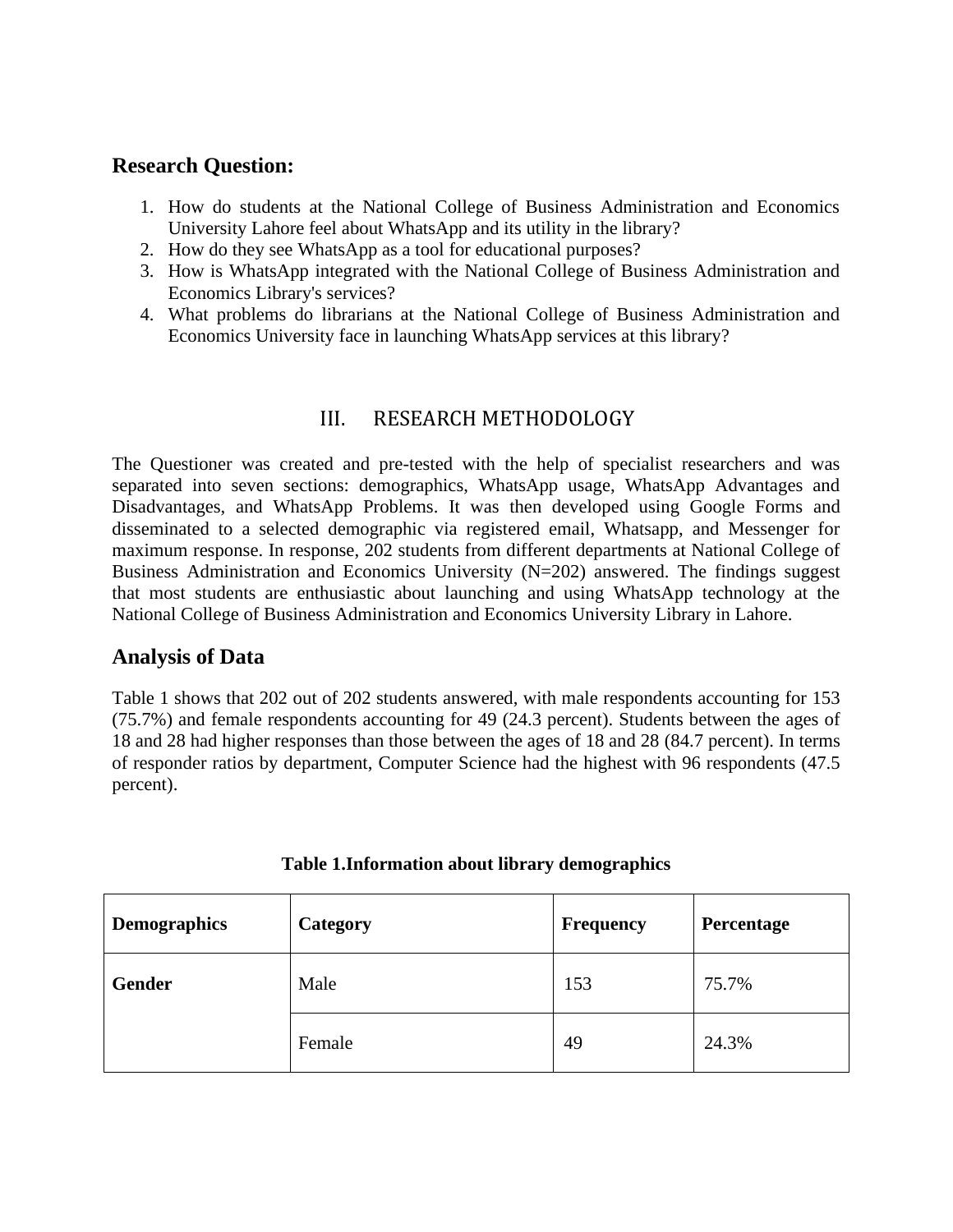| Age               | 18-28                          | 171            | 84.7% |
|-------------------|--------------------------------|----------------|-------|
|                   | 29-38                          | 27             | 13.4% |
|                   | 39 and above                   | $\overline{4}$ | 2.0%  |
| <b>Department</b> | <b>Computer Science</b>        | 96             | 47.5% |
|                   | Software Engineering           | 28             | 13.9% |
|                   | <b>Information Technology</b>  | 21             | 10.4% |
|                   | Law                            | $\overline{4}$ | 2.0%  |
|                   | English                        | 13             | 6.4%  |
|                   | Mathematics                    | 6              | 3.0%  |
|                   | <b>Clinical Psychology</b>     | 8              | 4.0%  |
|                   | Sociology                      | $\mathbf{1}$   | 0.5%  |
|                   | <b>Business Administration</b> | 15             | 7.4%  |
|                   | Mass Communication             | 5              | 2.5%  |
|                   | Economic                       | $\mathbf{1}$   | 0.5%  |
|                   | <b>Political Science</b>       | $\mathbf{2}$   | 1.0%  |
|                   | <b>Sports Sciences</b>         | $\mathbf{1}$   | 0.5%  |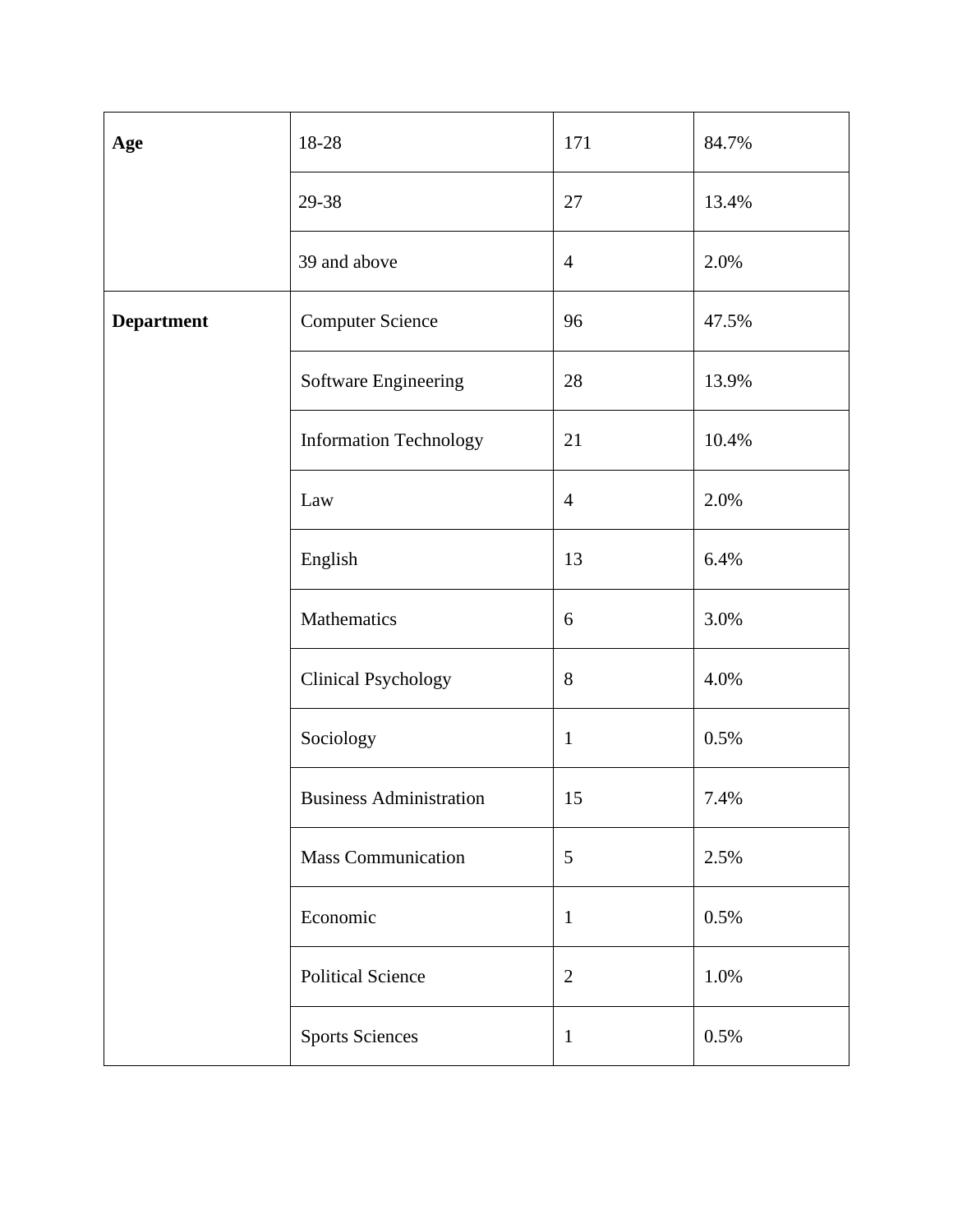| <b>International Relations</b> |  | 0.5% |  |
|--------------------------------|--|------|--|
|--------------------------------|--|------|--|

Table 2 shows how WhatsApp is used and how often it is used. All 202 students used WhatsApp on various gadgets that were useful for WhatsApp applications. The results suggest that the majority of students choose to use the Android app for WhatsApp 189 (93.6 percent), followed by the IOS app 11(5.4 percent). The results also suggest that 201 students (99.5 percent) use WhatsApp daily, whereas 1 students (0.5 percent) use WhatsApp once a week.

| <b>of</b><br><b>Usage</b><br><b>WhatsApp</b> | <b>Scale</b>     | <b>IOS</b>   | Android              | <b>Apple</b>             | Window/Web               |                          |  |
|----------------------------------------------|------------------|--------------|----------------------|--------------------------|--------------------------|--------------------------|--|
| Which<br><b>Smartphone</b><br>do you use?    | <b>Frequency</b> | 11<br>5.4%   | 189<br>93.6%         | $\mathbf{2}$<br>1.0%     | $\overline{\phantom{a}}$ |                          |  |
| Do<br>you<br>use<br>the                      | <b>Scale</b>     | Yes          | <b>NO</b>            |                          |                          |                          |  |
| <b>WhatsApp</b><br>application?              | <b>Frequency</b> | 202<br>100%  |                      |                          |                          |                          |  |
| <b>If</b><br>Yes,<br>to  <br>what<br>extent  | <b>Scale</b>     | Daily        | Weekly               | Bi-weekly                | Bi-monthly               | Monthly                  |  |
| do<br>you<br>use<br><b>WhatsApp?</b>         | <b>Frequency</b> | 201<br>99.5% | $\mathbf{1}$<br>0.5% | $\overline{\phantom{a}}$ | $\overline{\phantom{a}}$ | $\overline{\phantom{0}}$ |  |

### **Table 2.WhatsApp Technology Use and Frequency**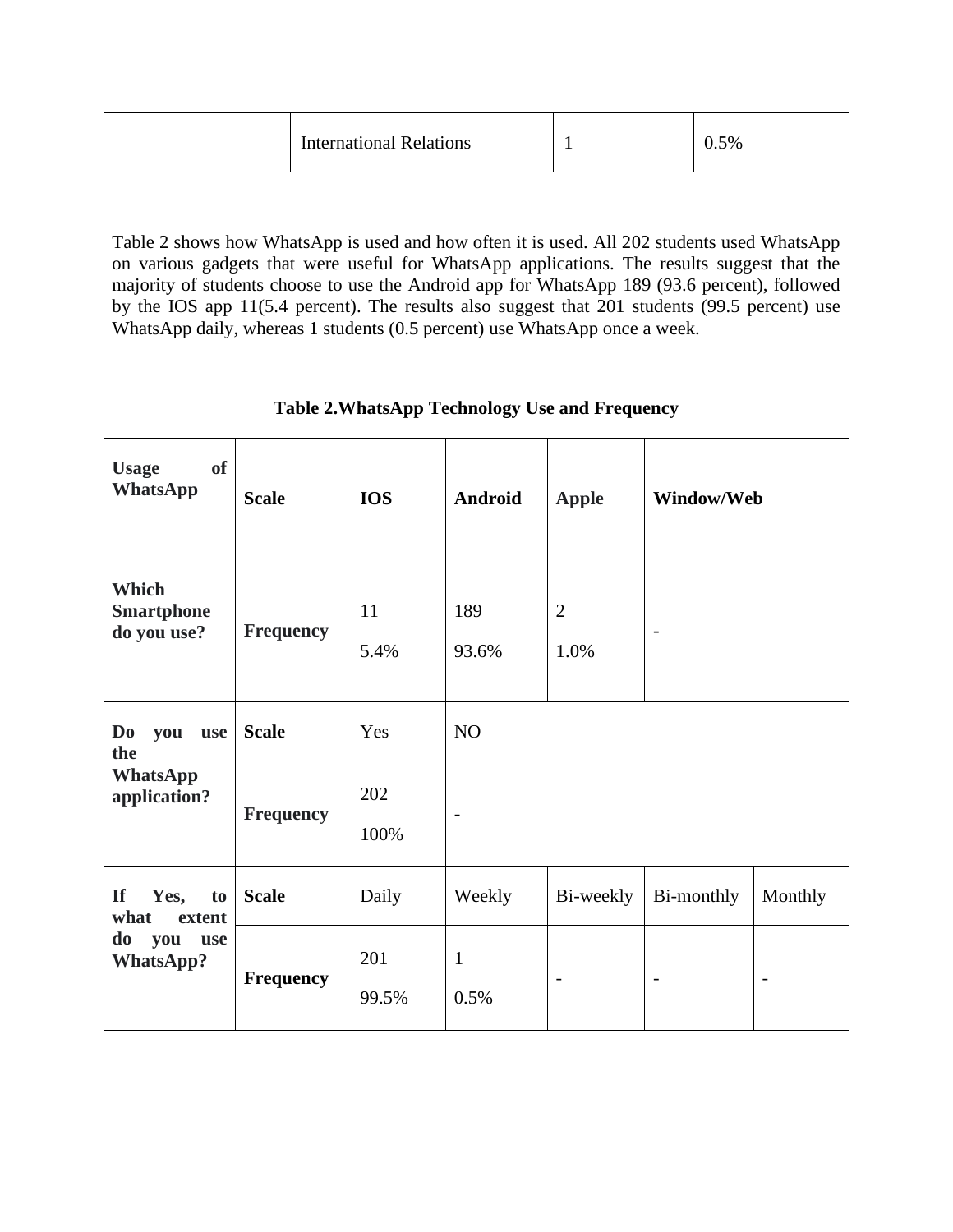Table 3 illustrates what students use WhatsApp for and how long they use it. 202 students use it for educational reasons, with a frequency rate of 105(52.0%) for 1-3 hours, while 94(46.4%) students say they use it for 4-6 hours. Only 3 percent (3.5%) of those polled said they used WhatsApp for more than 6 hours for educational reasons. For providing information within 1-3 hours, the ratio was 101 (50%). However, just 91 (45%) people employed WhatsApp technology during the hours of 4-6 hours. The respondents' ratio was 84 from 1-3 hours for voice messages and calls, and 106 (52.5%) utilized WhatsApp for 4-6 hours. 202 students utilized WhatsApp for social networking, while 91 students (45% ) used WhatsApp for 1-3 hours. From 4-6 hours, 98 people (48.5% ) utilize WhatsApp for conversing. However, 6.4% of people utilize it for more than 6 hours of conversing.

| if daily, then to what extent do you<br>use the WhatsApp application and<br>for what purpose | 1-3 Hours | 4-6 Hours | <b>More Than 6 Hours</b> |
|----------------------------------------------------------------------------------------------|-----------|-----------|--------------------------|
| <b>Education Purpose</b>                                                                     | 105       | 94        | 3                        |
|                                                                                              | 52.0%     | 46.5%     | 1.5%                     |
| Sharing Information                                                                          | 101       | 91        | 10                       |
|                                                                                              | 50%       | 45%       | 5%                       |
| Sharing pictures/videos                                                                      | 85        | 104       | 13                       |
|                                                                                              | 42.1      | 51.5      | 6.4%                     |
| Voice messages / calling                                                                     | 84        | 106       | 12                       |
|                                                                                              | 41.6%     | 52.5%     | 5.9%                     |
| <b>Social Networking</b>                                                                     | 91        | 98        | 13                       |
|                                                                                              | 45.0%     | 48.5%     | 6.4%                     |
| Chatting                                                                                     | 91        | 105       | 6                        |

#### **Table 3.WhatsApp usage on a daily basis**

Τ

Τ

 $\Gamma$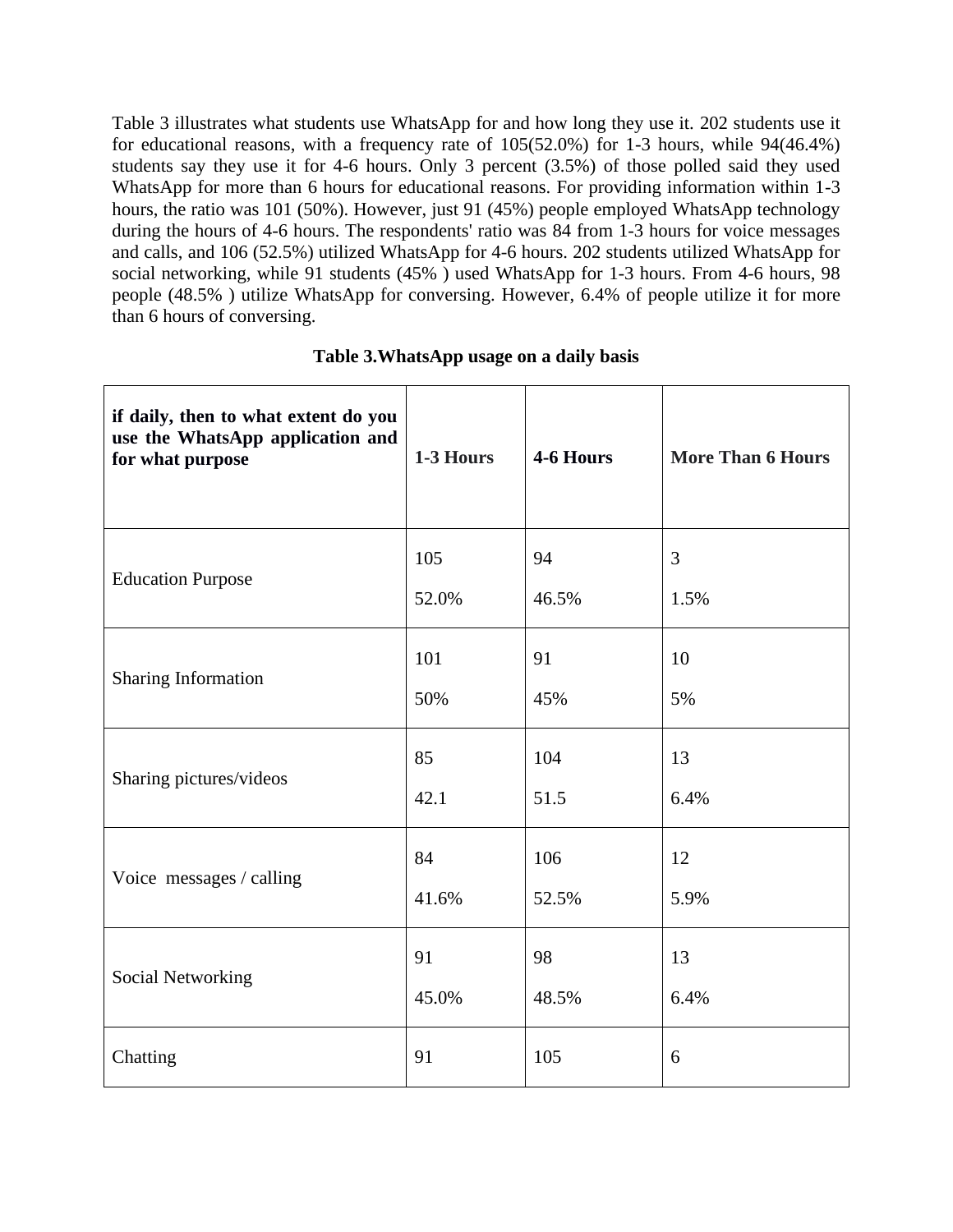| $\gamma_{\%}$ | $\sim$<br>2.0% | 3.0% |
|---------------|----------------|------|
|               |                |      |

The benefits of WhatsApp technology are shown in Table 4. Only 10 (5.0 percent) students strongly disagreed with this assertion. 103 students (51% ) strongly agreed that considerable time could not be spent speaking and sharing knowledge. They can share papers or files up to 100 MB in size.This remark was agreed with by 101 (50%), while 11 (5.4%) strongly disagreed. Another item that 96 (47.5%) students agreed with was that you could share your live location for up to 15 minutes. Only 106 (52.5% ) agreed with this statement for sending communications promptly, while only 11 (5.4%) strongly disagree. 202 felt the end-to-end encryption feature made WhatsApp safer, while 11 (5.4%) strongly disagreed. 106 (42.2 percent) strongly agreed, while 11 (5.4%) strongly disagreed with this statement. You can delete messages by 108(53.5%) and agree with this statement, while 12 (5.9%) strongly disagree.Only 12 (5.9%) people disagree with this assertion. 99 people (44.6%) agree believe that one can tell if a message has been sent or not. Overall, the student ratio for WhatsApp's benefits is respectable, and it will add favourable gestures for the application's launch in educational demands.

| <b>of</b><br><b>Advantages</b><br><b>WhatsApp</b>                                                                             | $\mathbf{1}$<br><b>Disagree</b> | $\overline{2}$<br><b>Strongly</b><br>disagree | $\overline{\mathbf{3}}$<br><b>Neutral</b> | $\overline{\mathbf{4}}$<br>Agree | 5<br>strongly<br>agree |
|-------------------------------------------------------------------------------------------------------------------------------|---------------------------------|-----------------------------------------------|-------------------------------------------|----------------------------------|------------------------|
| You need not spend any<br>chatting<br>and<br>money<br>with<br>sharing<br>your<br>friends (except<br>the<br>internet charges). | 10<br>5.0%                      | 11<br>5.4%                                    |                                           | 78<br>38.6%                      | 103<br>51.0%           |
| You<br>send<br>can<br>a<br>document or files up to<br>100Mb.                                                                  | 10<br>5.0%                      | 11<br>5.4%                                    |                                           | 101<br>50.0%                     | 80<br>39.6%            |
| You can also share live<br>locations<br>for<br>15<br>minutes, 1 hour and 8<br>hours.                                          | $\overline{7}$<br>3.5%          | 13<br>6.4%                                    |                                           | 96<br>47.5%                      | 86<br>42.6%            |

**Table 4.WhatsApp's Benefits**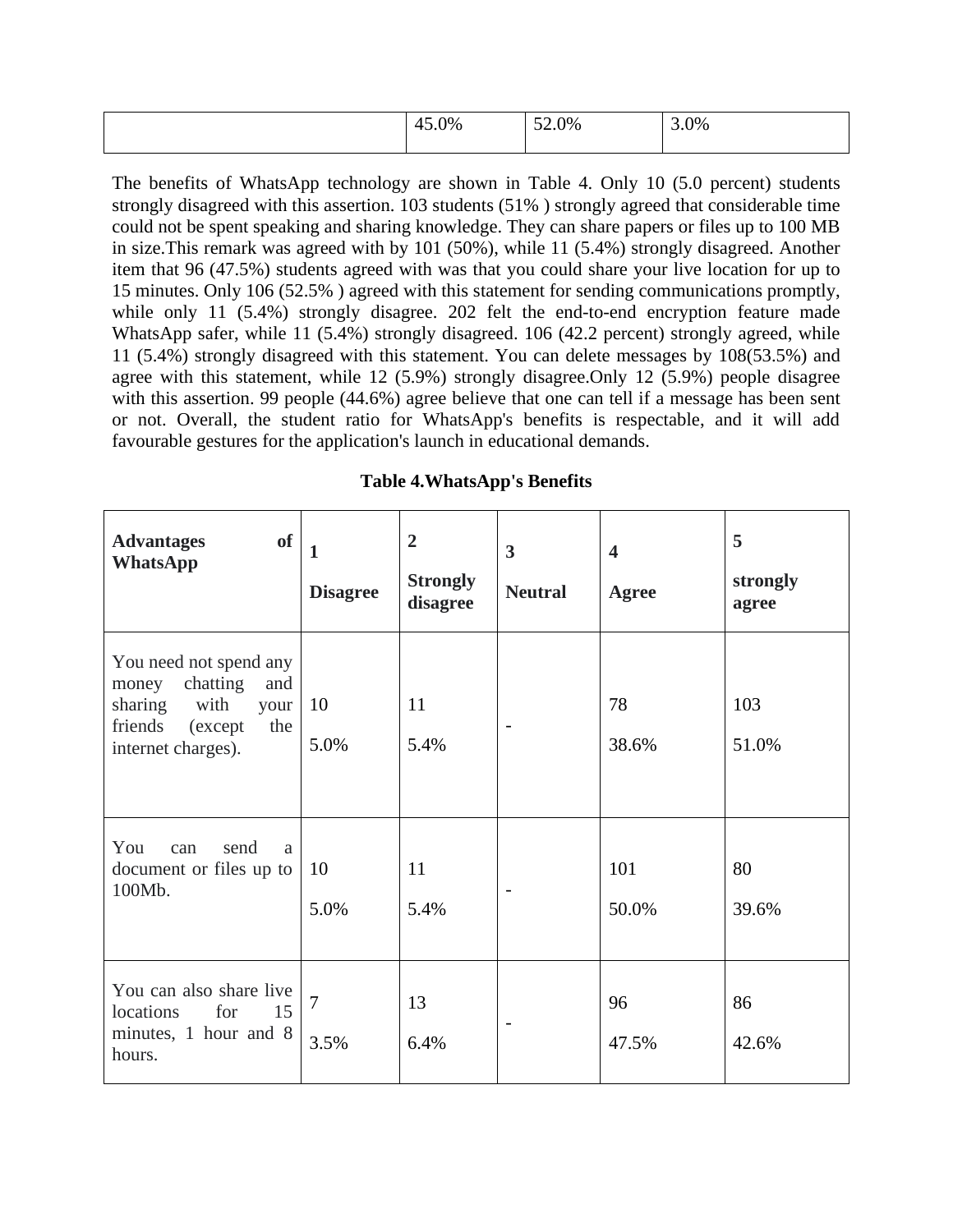| Instantly<br>send<br>a<br>message to anywhere in<br>the world.                                                                      | 6<br>3.0%              | 15<br>7.4% |                          | 103<br>51.0% | 78<br>38.6% |
|-------------------------------------------------------------------------------------------------------------------------------------|------------------------|------------|--------------------------|--------------|-------------|
| You can change your<br>another<br>number<br>to<br>number without losing<br>existing<br>your<br>WhatsApp account.                    | $\overline{7}$<br>3.5% | 12<br>5.9% |                          | 87<br>43.1%  | 96<br>47.5% |
| WhatsApp<br>started<br>providing an end-to-end<br>encryption<br>feature,<br>making your WhatsApp<br>communication highly<br>secure. | 11<br>5.4%             | 11<br>5.4% |                          | 106<br>52.5% | 74<br>36.6% |
| 30<br>You<br>can<br>send<br>pictures in one go                                                                                      | 14<br>6.9%             | 10<br>5.0% | $\overline{\phantom{a}}$ | 99<br>49.0%  | 79<br>39.1% |
| You can delete read<br>within one<br>messages<br>hour.                                                                              | 12<br>5.9%             | 12<br>5.9% |                          | 108<br>53.5% | 70<br>34.7% |
| It<br>shows<br>that<br>your<br>message was sent or not<br>and the receiver has<br>received or read the<br>message.                  | 15<br>7.4%             | 9<br>4.5%  |                          | 90<br>44.6%  | 88<br>43.6% |

The downsides of WhatsApp technology are shown in Table 5. Despite its many advantages, some users find this programme dull and ineffective. Regarding continual messaging, nevertheless, 11 (5.4%) strongly disagreed. For this application, the Internet is essential to send and receive messages, while 13 (6.4%) strongly disagree. Regarding addiction to this application, 68 students (33.7%) highly agreed; nevertheless, 15 students (7.4%) disagreed. When it comes to communicating with someone, 103(51%) of people believe you should exchange numbers first,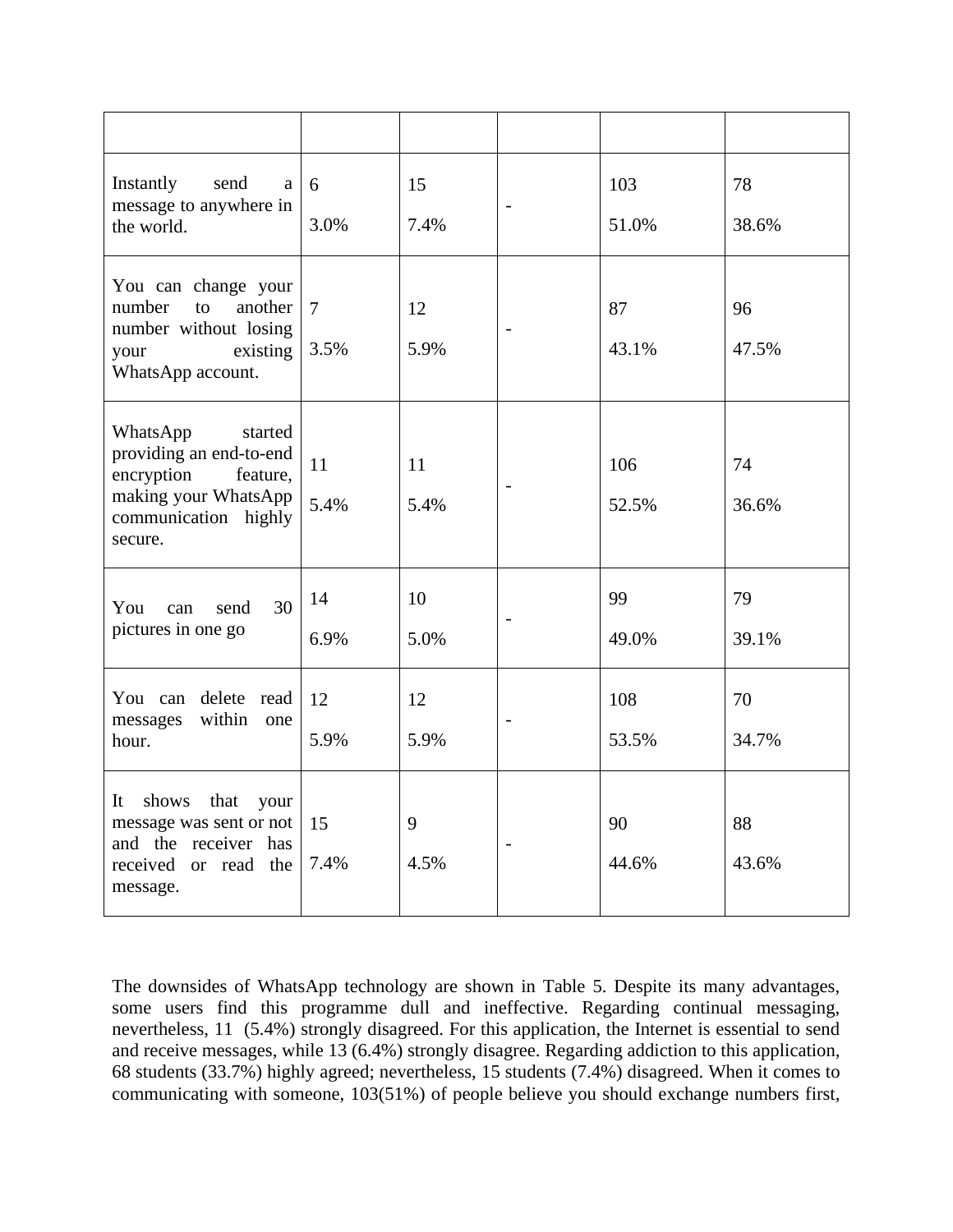but 13 (6.4%) firmly disagree.77 (38.1%) strongly agreed with this statement, while 9 (4.5%) strongly disagreed. Constant conversing causes health problems such as sleep loss, while 16 (7.9%) strongly disagree. When asked if this application adds to social isolation, 87 (43.1%) replied agree, but 14 (6.9%) strongly disagreed.

| of<br><b>Disadvantages</b><br><b>WhatsApp</b>                                                                       | $\mathbf{1}$<br><b>Disagree</b> | $\overline{2}$<br><b>Strongly</b><br>disagree | $\overline{\mathbf{3}}$<br><b>Neutral</b> | $\overline{\mathbf{4}}$<br><b>Agree</b> | 5<br>strongly<br>agree |
|---------------------------------------------------------------------------------------------------------------------|---------------------------------|-----------------------------------------------|-------------------------------------------|-----------------------------------------|------------------------|
| It can<br>be<br>annoying<br>sometimes<br>due<br>to<br>constant messages.                                            | 13<br>6.4%                      | 11<br>5.4%                                    | $\overline{a}$                            | 61<br>30.2%                             | 117<br>57.9%           |
| You must have access<br>to the Internet to send<br>and receive messages<br>for free.                                | 13<br>6.4%                      | 13<br>6.4%                                    |                                           | 105<br>52.0%                            | 71<br>35.1%            |
| WhatsApp is addictive.<br>Once you get addicted<br>to it, it's complicated to<br>get over<br>WhatsApp<br>addiction. | 15<br>7.4%                      | 8<br>4.0%                                     |                                           | 68<br>33.7%                             | 111<br>55.0%           |
| You need to share your<br>number to add someone<br>and communicate.                                                 | 13<br>6.4%                      | 9<br>4.5%                                     |                                           | 103<br>51.0%                            | 77<br>38.1%            |
| It also causes a lack of<br>concentration in other<br>aspects of life.                                              | 13<br>6.4%                      | 11<br>5.4%                                    | $\mathbf{1}$<br>0.5%                      | 78<br>38.6%                             | 99<br>49.0%            |
| It contributes to health-<br>related problems from<br>sleep<br>deprivation                                          | 10                              | 16                                            | $\mathbf{1}$                              | 117                                     | 58                     |

### **Table 5.WhatsApp's disadvantages**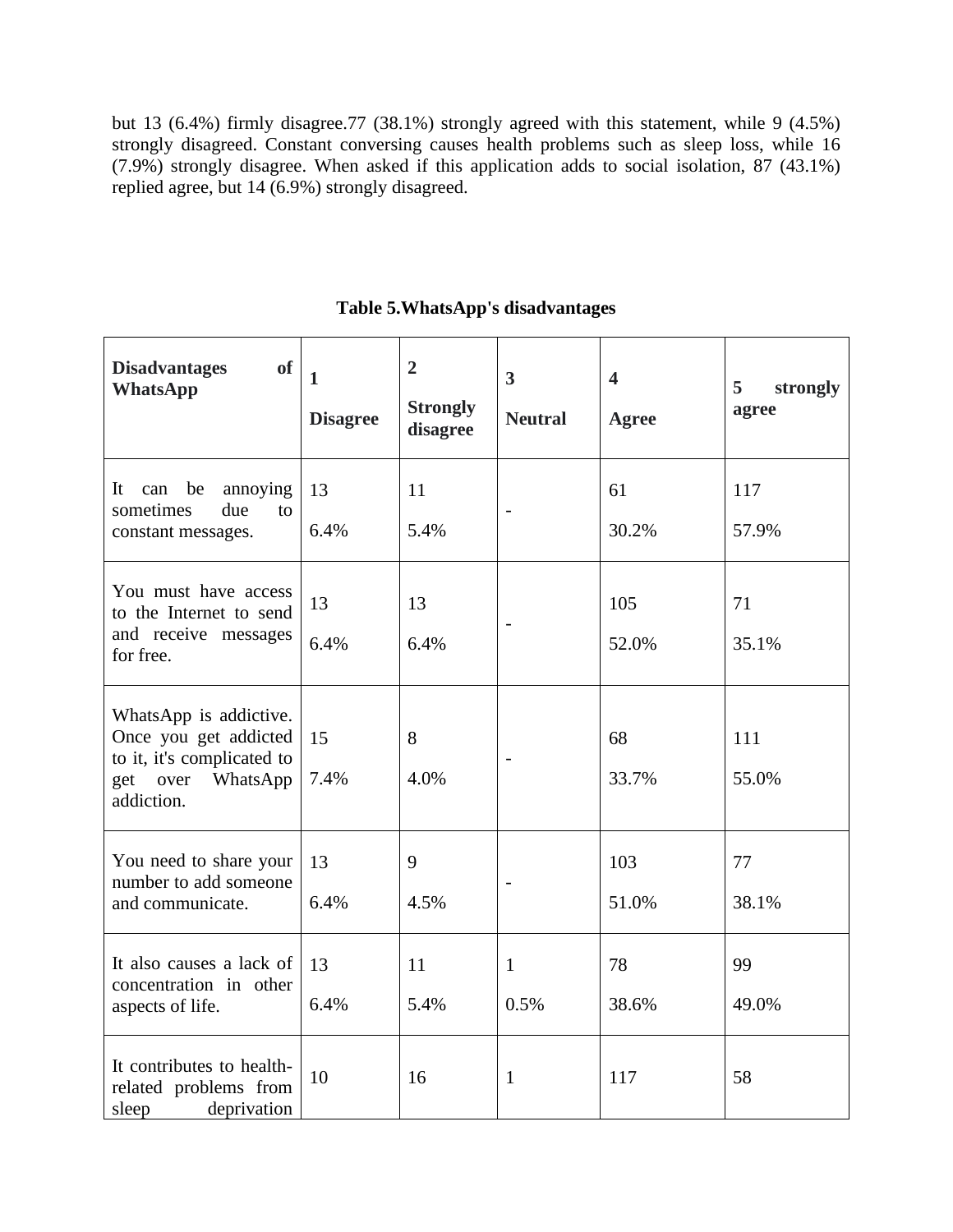| (continuous chatting) to<br>straining eyes.    | 5.0%       | 7.9%       | 0.5% | 57.9%       | 28.7%       |
|------------------------------------------------|------------|------------|------|-------------|-------------|
| also contributes to<br>It<br>social isolation. | 12<br>5.9% | 14<br>6.9% | 1.0% | 87<br>43.1% | 87<br>43.1% |

Table 6 depicts how users viewed the WhatsApp application in library services. They strongly agreed with 131 (64.9%) of library news and events statements, whereas 46 (22.8%) strongly disagreed. For a list of e-journals and e-books, 111 students (51%) highly agreed, whereas 14 students (6.9%) strongly disagreed. This application is perfect for the workshop and exhibition announcement, whereas 15  $(7.4%)$  disagree. 91 people  $(51%)$  agreed with this statement, while 12 people (5.9%) strongly disagreed. Who searched the web catalogue thought this application was good; however, 13(6.4%) strongly disagreed. 91 people (45%) strongly agreed with this statement. 105 (52.0%) strongly agreed that library teaching and information literacy are essential, whereas 14 (6.9%) strongly disagreed. 84 students (41.6%) strongly agreed to contact the librarian through this application, while 12 students (5.9%) strongly disagree. 84 (41.6%) strongly agreed about user discussion forums. However, 12 students (5.9%) strongly disagreed.

| Table 6. User Experience with WhatsApp Technology |
|---------------------------------------------------|
|---------------------------------------------------|

| If yes, then to<br>what extent do<br>you agree or<br>disagree with<br>the following<br>statement? | $\mathbf{1}$<br>Agree | $\overline{2}$<br><b>Disagree</b> | $\mathbf{3}$<br><b>Neutral</b> | $\blacktriangleleft$<br><b>Strongly</b><br>Agree | $\overline{\mathbf{4}}$<br><b>Strongly</b><br><b>Disagree</b> |
|---------------------------------------------------------------------------------------------------|-----------------------|-----------------------------------|--------------------------------|--------------------------------------------------|---------------------------------------------------------------|
| <b>News</b><br>Library<br>and events                                                              | 46<br>22.8%           | 8<br>4.0%                         |                                | 131<br>64.9%                                     | 17<br>8.4%                                                    |
| of<br>List<br>$e-$<br>journals and e-<br>books                                                    | 65<br>32.2%           | 12<br>5.9%                        |                                | 111<br>55.0%                                     | 14<br>6.9%                                                    |
| Announcements<br>about                                                                            | 84                    | 15                                |                                | 91                                               | 12                                                            |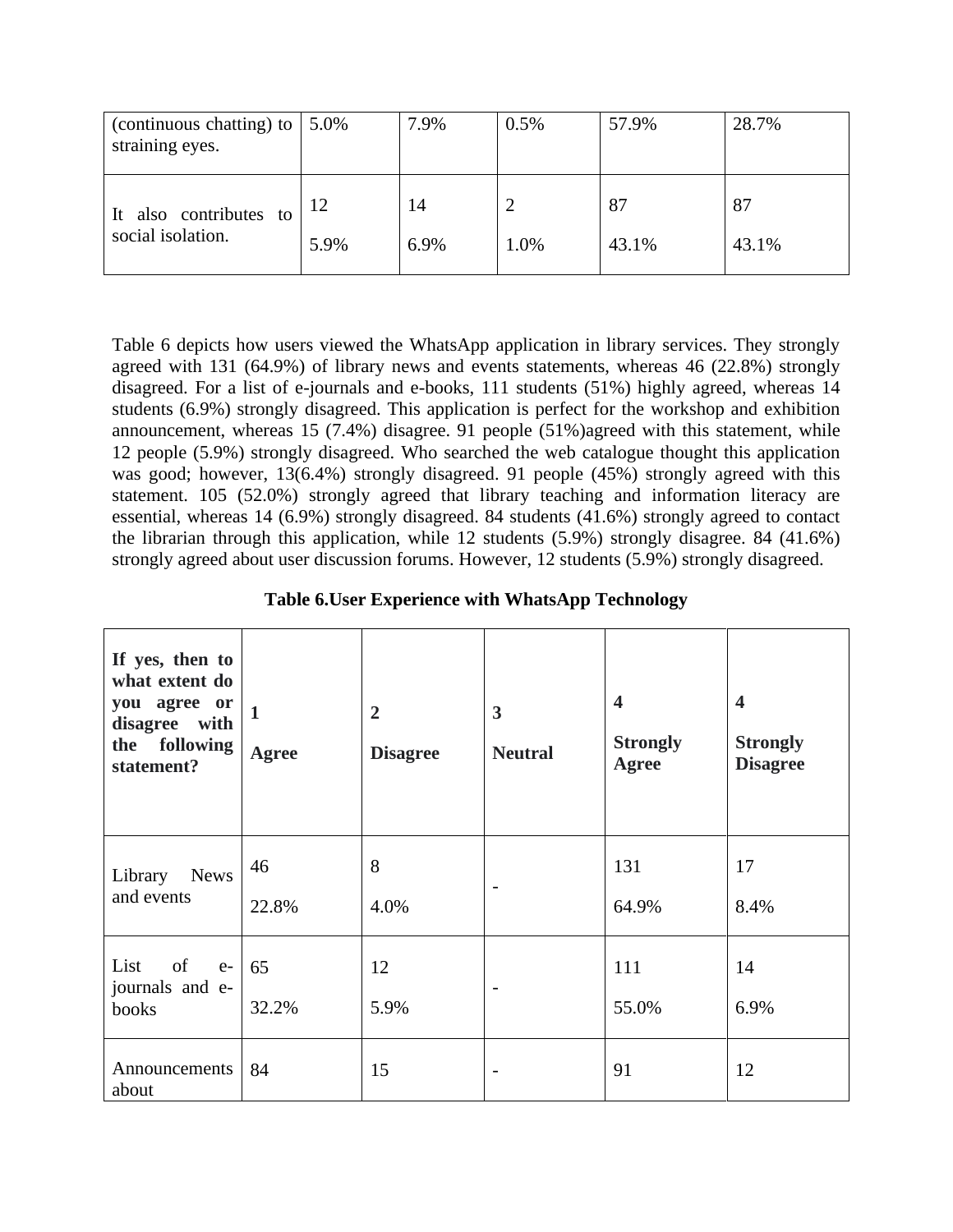| workshops and<br>exhibitions                              | 41.6%       | 7.4%       |                          | 45.0%        | 5.9%       |
|-----------------------------------------------------------|-------------|------------|--------------------------|--------------|------------|
| List of<br>new<br>books                                   | 67<br>33.2% | 12<br>5.9% | $\overline{\phantom{m}}$ | 110<br>54.5% | 13<br>6.4% |
| for<br>Help<br>a<br>catalogue<br>search                   | 86<br>42.6% | 12<br>5.9% | $\overline{\phantom{a}}$ | 91<br>45.0%  | 13<br>6.4% |
| Information<br>literacy<br>and<br>library<br>instructions | 71<br>35.1% | 12<br>5.9% | $\overline{\phantom{a}}$ | 105<br>52.0% | 14<br>6.9% |
| with<br>Contact<br>librarian                              | 94<br>46.5% | 12<br>5.9% | $\overline{\phantom{a}}$ | 84<br>41.6%  | 12<br>5.9% |
| User discussion<br>forum                                  | 94<br>46.5% | 12<br>5.9% | $\qquad \qquad -$        | 84<br>41.6%  | 12<br>5.9% |
| Document<br>reservation                                   | 75<br>37.1% | 13<br>6.4% | $\mathbf{1}$<br>0.5%     | 101<br>50.0% | 12<br>5.9% |
| Acquisition<br>feedback                                   | 89<br>44.1% | 18<br>8.9% | $\overline{\phantom{0}}$ | 85<br>42.1%  | 10<br>5.0% |

The following table summarises students' attitudes toward WhatsApp technology and its use in library services. The National College of Business Administration & Economics (NCBAE) University library has approved to launch of WhatsApp technology (100%).As stated in WhatsApp Technology's downsides, they were either uninformed of the technology or did not want to be a part of it. Figure 202 depicts a stunning example of WhatsApp technology that should be integrated into library services.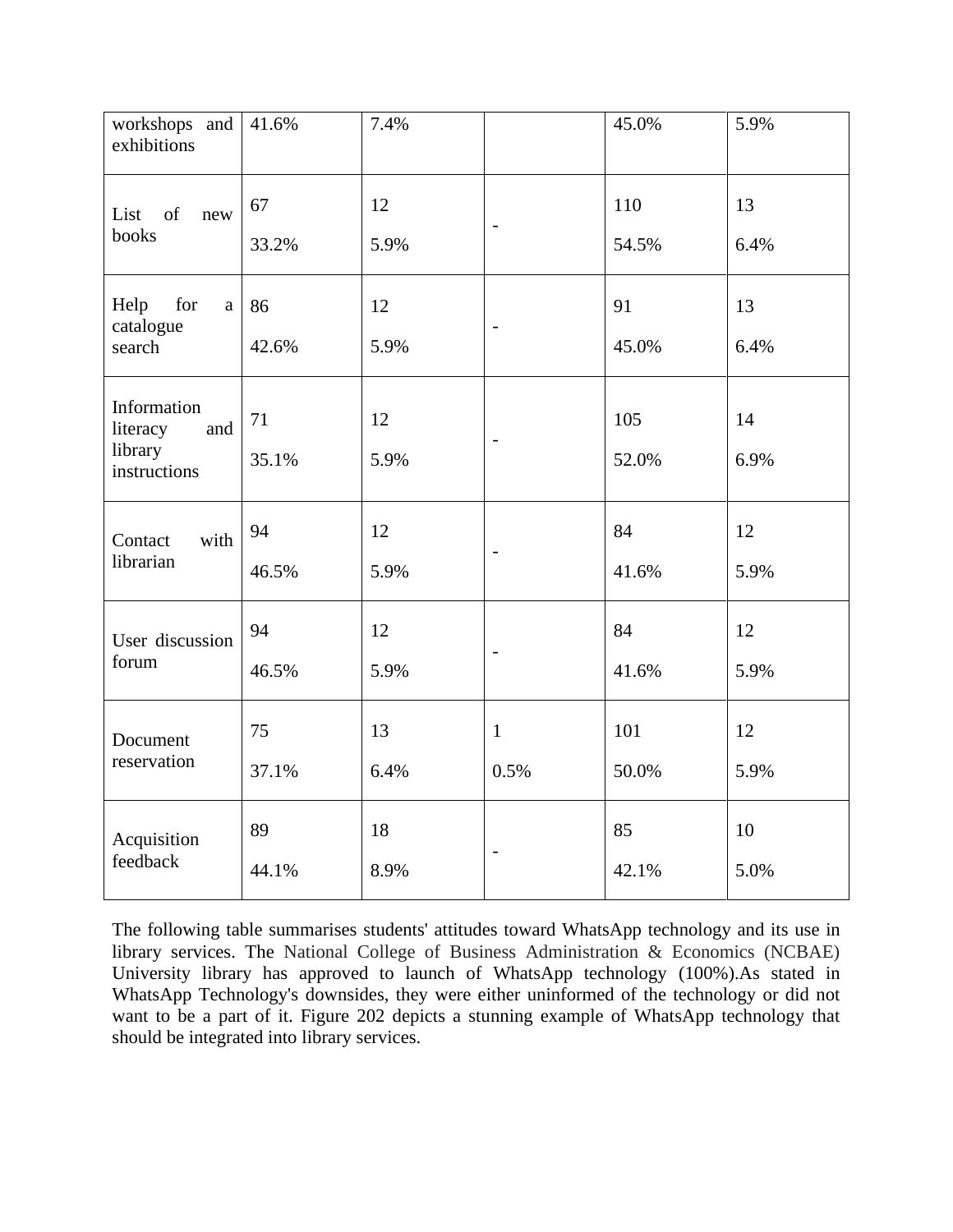| <b>WhatsApp Services In Library</b>                                 |            |                                            |  |  |
|---------------------------------------------------------------------|------------|--------------------------------------------|--|--|
| Do you suggest WhatsApp Services should be provided in the library? | Yes<br>202 | N <sub>0</sub><br>$\overline{\phantom{a}}$ |  |  |
|                                                                     | 100.0%     |                                            |  |  |

### **Table 7.Library Services Using WhatsApp Technology**

### IV. CONCLUSIONS AND SUGGESTIONS

NCBA&E was founded in 1994 as a private institute. Its dedication and hard work earned it a significant position in management studies, as it excelled in teaching, learning, and close connection with industry. In 1997, computer science became a practising discipline, and the college was granted a charter by the Punjab government in 2002. This was in recognition of the college administration's ongoing dedication to excellence and advancement.

NCBA&E has a tremendous impact on the city and region in which it operates as an educational institution. We're in Lahore, Pakistan's second-largest city, which has served as the historical capital of Punjab and is a bustling centre of education, commerce, trade, and tourism. NCBA&E currently provides career programmes in a variety of sectors and at several levels, including professional certifications, undergraduate, graduate, and postgraduate studies.

Any educational institution's library is a vital component. To reach the patrons, the NCBA&E Library provided a solid digital library. People rarely visit the library regularly in today's hectic world. Libraries are experimenting with the latest technology to meet the needs of their valued users, keeping in mind their information demands. The University Library of the National College of Business Administration & Economics (NCBAE) expands its services by utilising cutting-edge technologies. The goal of this study was to learn how people felt about WhatsApp technology. According to the findings, most of them are interested in establishing and adopting WhatsApp Technology at NCBA&E Library. The survey also highlighted specific crucial issues such as gender privacy, budgeting issues, security concerns, and cutting-edge technology. The current research has emphasized both the positive and destructive elements of this technology, which will benefit stakeholders and researchers alikeNational College of Business Administration and Economics (NCBAE) University employees.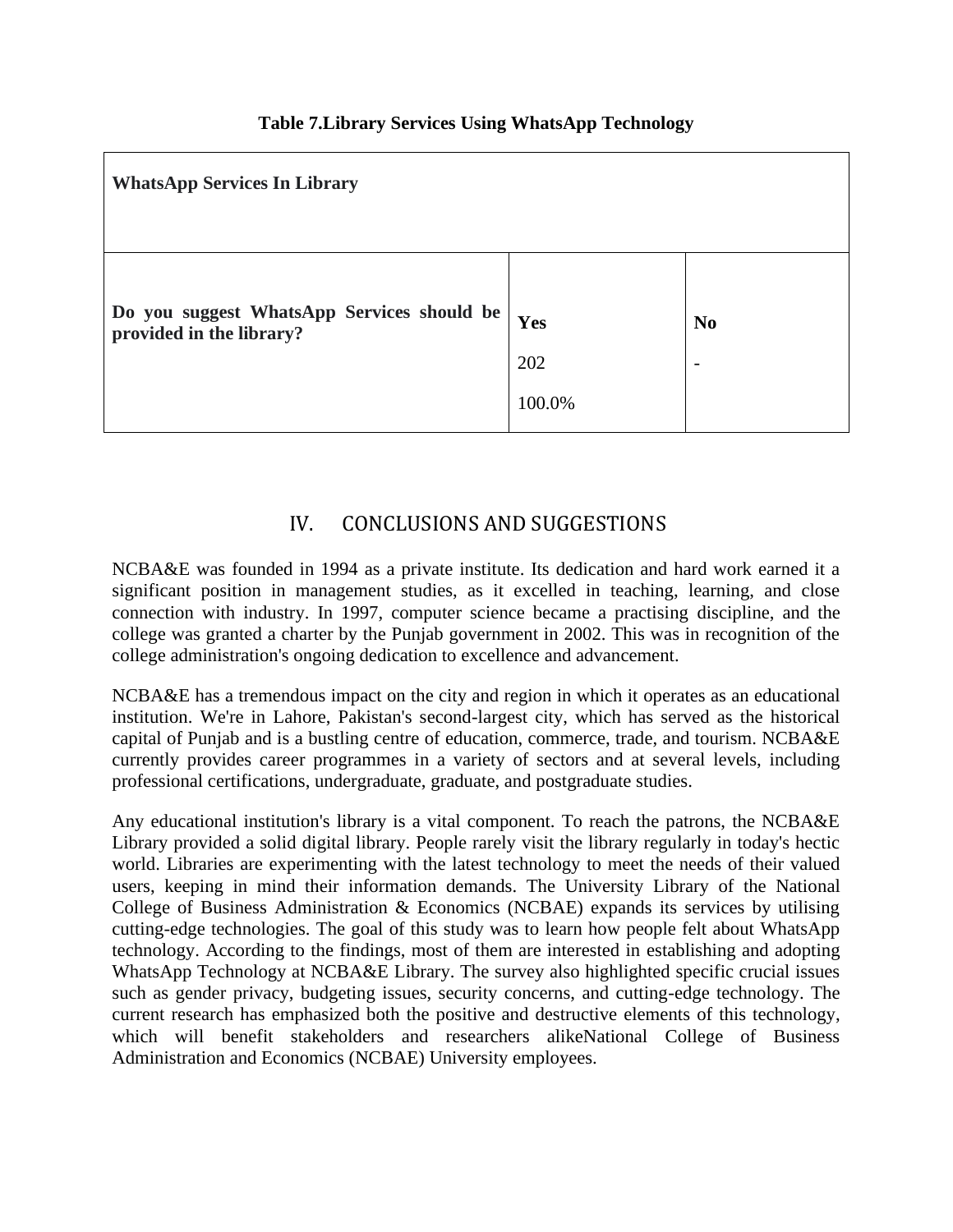The research of uses WhatsApp technology to bridge the gap between students and library services at the National College of Business Administration and Economics (NCBAE). According to the findings, most of them are eager to introduce and apply this technology at the National College of Business Administration & Economics Library. The following are some of the researchers' key recommendations:

- 1. To deploy this technology, large budgets are required.
- 2. Technical and internet skills.
- 3. Policies in information and communication technology should be developed.
- 4. People's privacy
- 5. The positive impact of orientation services
- 6. Staff and user training
- 7. Copyright content avoidance
- 8. All members are monitored and supervised
- 9. Staff who are committed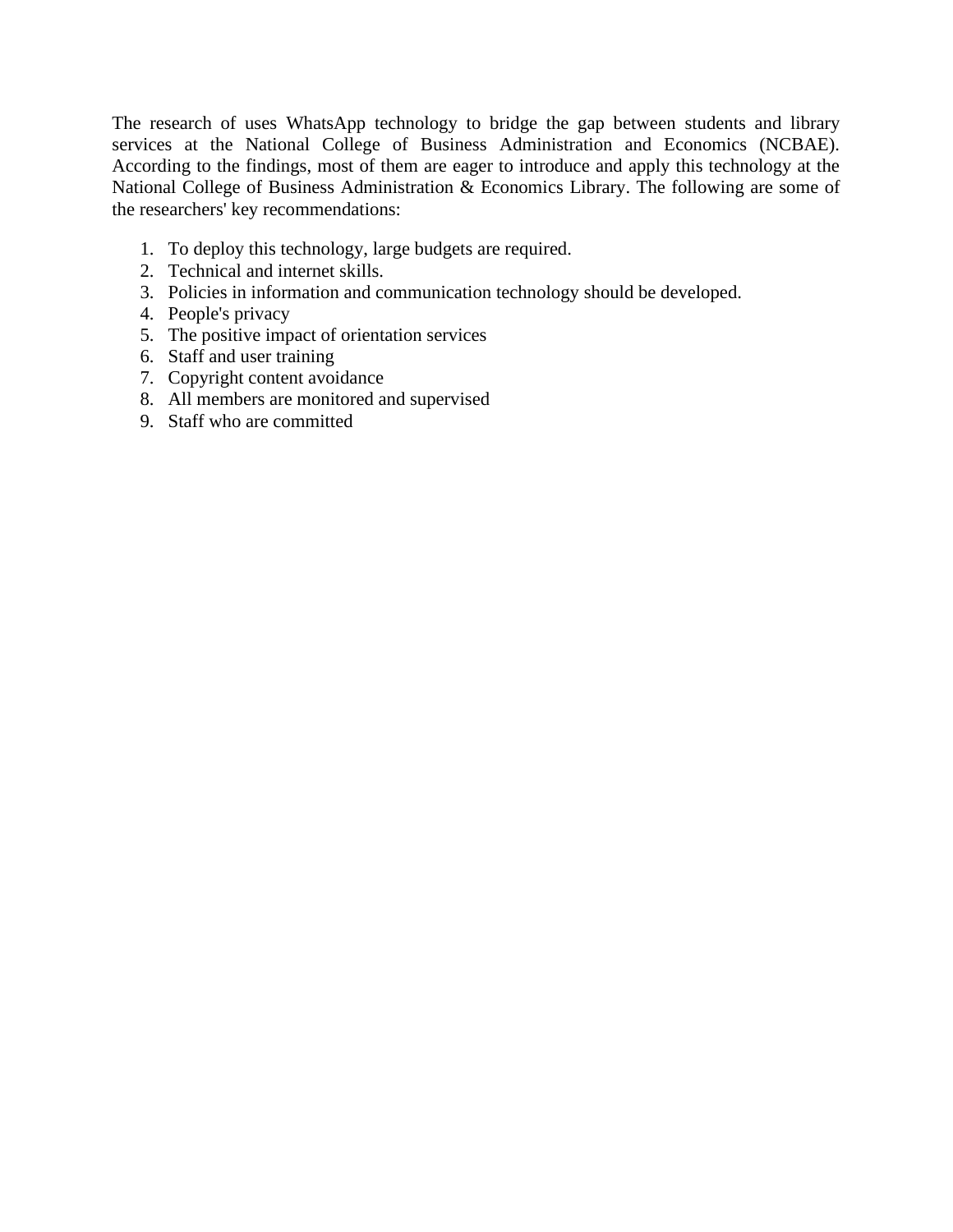### References

- Abid, H. (2021). *Uses of blockchain technologies in library services*. *8*, 9–11. https://doi.org/10.1108/LHTN-08-2020-0079
- Adomi, E. E., & Solomon-Uwakwe, B. (2019). Work related WhatsApp groups as knowledge sharing platforms among librarians in selected federal universities in Nigeria. *Journal of ICT Development, Applications and REsearch*, *1*(11), 11–19. https://files.eric.ed.gov/fulltext/ED597825.pdf
- Ansari, M. S., & Tripathi, A. (2017). Use of WhatsApp for effective delivery of library and information services. *DESIDOC Journal of Library and Information Technology*, *37*(5), 360–365. https://doi.org/10.14429/djlit.37.11090
- Bajpai, M. K. (2016). Impact of Whatsapp on LIS professionals. *DESIDOC Journal of Library and Information Technology*, *36*(6), 424–430. https://doi.org/10.14429/djlit.36.6.10221
- Bitso, C. (2016). Using whatsapp to sustain functional school libraries in Khayelitsha. *XXII Standing Conference of Eastern, Central and Southern Africa Library and Information Associations*, 39–47.
- Channel, N., & Communica, U. (2014). *WhatsApp at HKUST Library :May*. http://hdl.handle.net/1783.1/60811
- Chaputula, A. H., & Mutula, S. (2018). Provision of library and information services through mobile phones in public university libraries in Malawi. *Global Knowledge, Memory and Communication*, *67*(1–2), 52–69. https://doi.org/10.1108/GKMC-05-2017-0048
- Irfan, M., & Dhimmar, S. (2019). *Impact of WhatsApp Messenger on the University Level Students: A Psychological Study*. *6*(1), 572–586.
- Lokesha, M. (2016). *The Effect of Whatsapp Messenger Usage among Students in Mangalore*. *6*(2), 121–129.
- Mansour, E. (2016). Use of smartphone apps among library and information science students at South Valley University, Egypt. *International Journal of Internet Education*, *15*(2), 31–62. https://doi.org/10.21608/ijie.2016.1090
- Nanda, M. (2019). Role of WhatsApp in improving learning among medical students. *International Journal of Medical Science and Public Health*, *8*(0), 1. https://doi.org/10.5455/ijmsph.2019.1235401012019
- Philosophy, L., & Shanmugam, T. (2019). *DigitalCommons @ University of Nebraska - Lincoln Information Literacy Skills among Library and Information Science Professionals in India*. *January*.
- Purkayastha, N., & Chanda, A. (2018). WHATSAPP AS A MEANS OF SHARING INFORMATION AMONG LIS PROFESSIONALS OF NORTH-EAST INDIA : A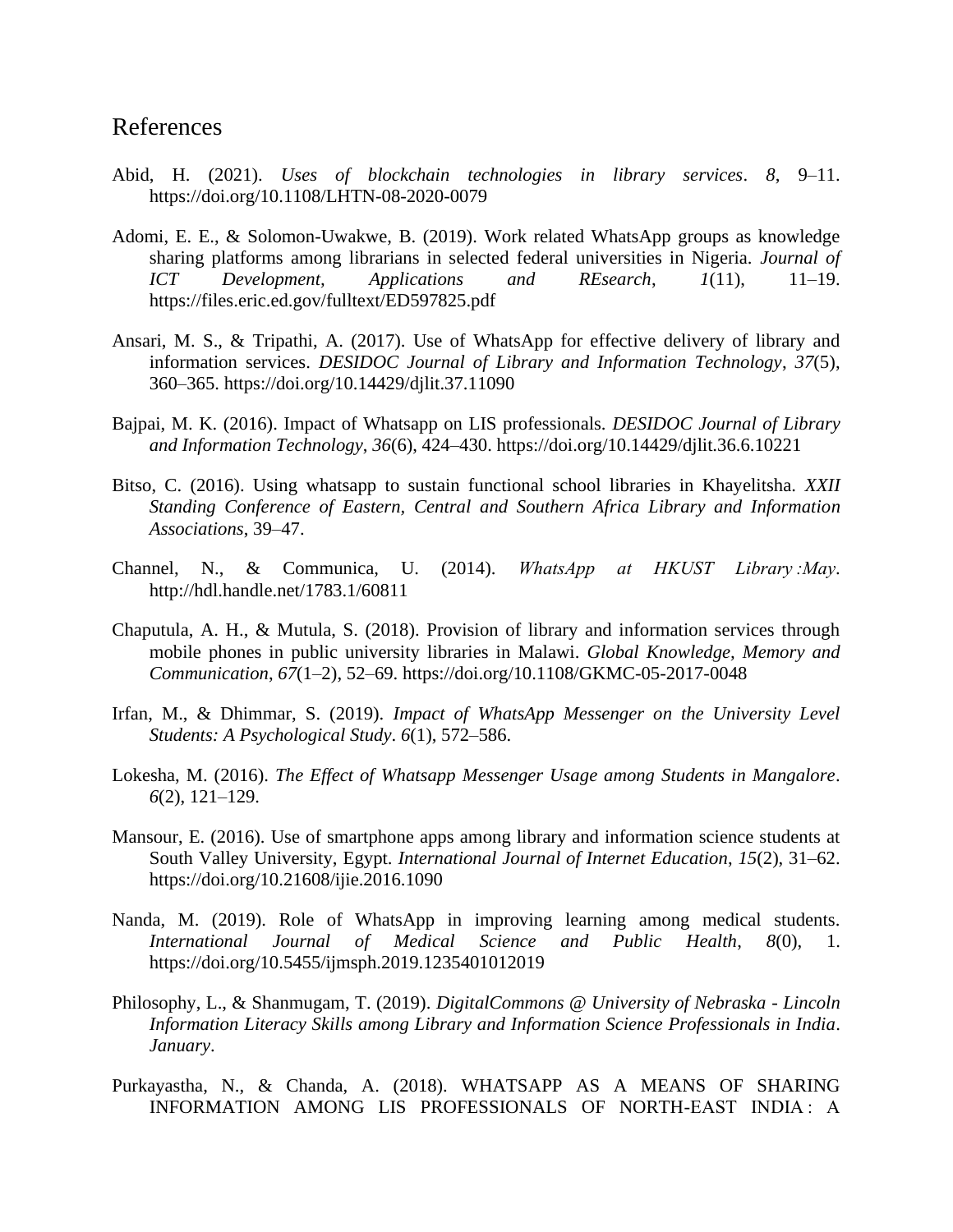STUDY Received : 22 Sep 2018 ABSTRACT Accepted : 29 Sep 2018. *IMPACT: International Journal of Research in Applied, Natural and Social Sciences*, *6*(9), 69–82.

- Saha, P., Naskar, B., & Padhan, H. (2019). Use of Whatsapp among the users of Chattisgarh libraries: An analytical study. *Library Philosophy and Practice*, *2019*.
- Udem, O. K., Aghoghovwia, D. U., & Baro, E. E. (2020). WhatsApp groups: channel for sharing information among LIS professionals in Nigeria. *Electronic Library*, *38*(4), 805–820. https://doi.org/10.1108/EL-12-2019-0289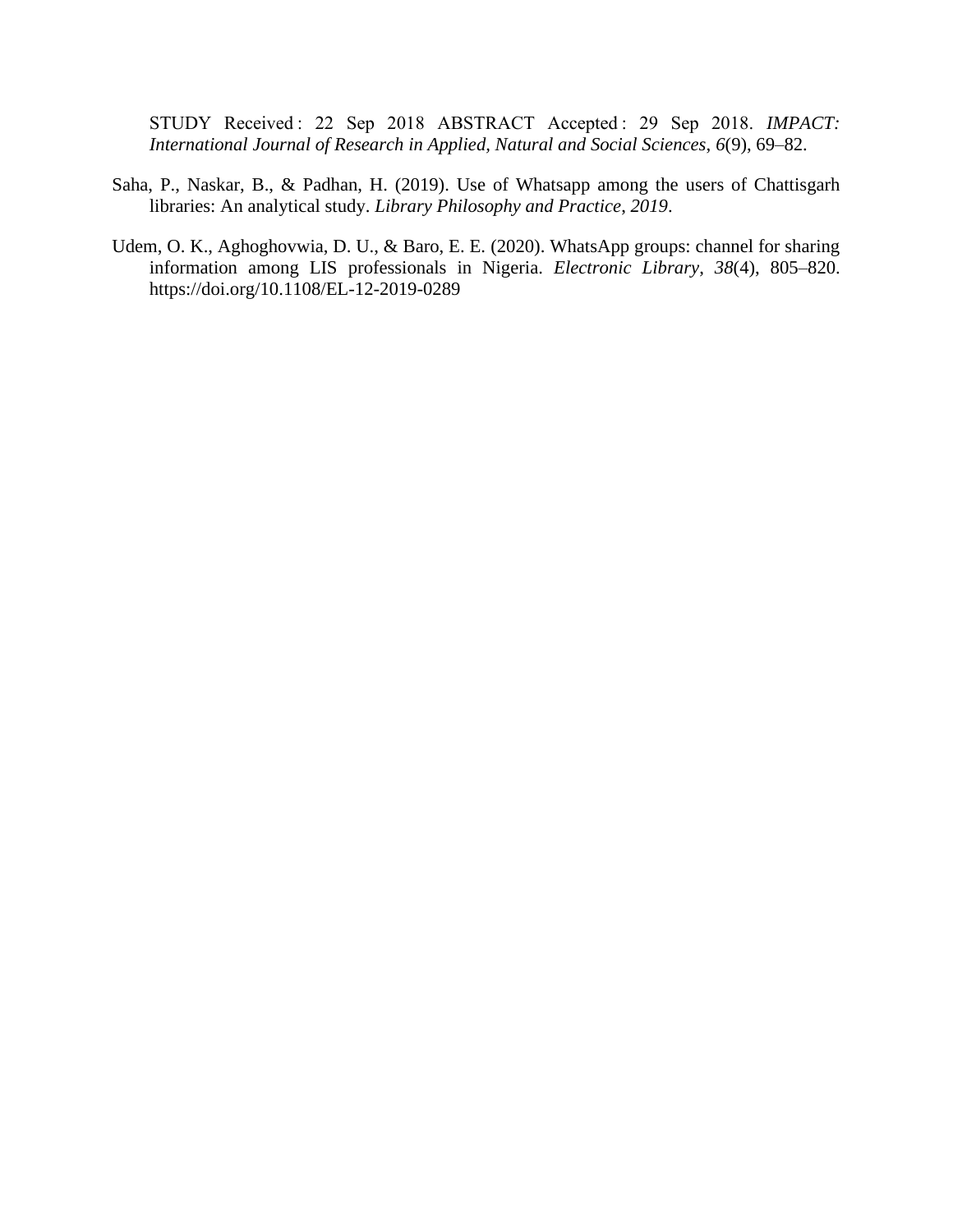### **APPENDIX**

|                                                    | Use of WhatsApp Technology in Library Services: A Case Study of the University Library<br>of the (NCBAE), Lahore, Pakistan |
|----------------------------------------------------|----------------------------------------------------------------------------------------------------------------------------|
|                                                    | <b>What is your Name?</b>                                                                                                  |
|                                                    | What is your Department?                                                                                                   |
|                                                    | <b>What is your Gender?</b>                                                                                                |
| ◯                                                  | Male                                                                                                                       |
|                                                    | $\bigcirc$ Female                                                                                                          |
|                                                    | What is your age group?                                                                                                    |
| O                                                  | 18-28                                                                                                                      |
| ○                                                  | 29-38                                                                                                                      |
|                                                    | $\bigcirc$ 39 and above                                                                                                    |
|                                                    | <b>Which Smart Phone are you use?</b>                                                                                      |
| O                                                  | Android                                                                                                                    |
| $\bigcirc$                                         | Apple                                                                                                                      |
| $\left(\begin{array}{c} 0 \\ 0 \end{array}\right)$ | Window/Web                                                                                                                 |
| ◯                                                  | <b>IOS</b>                                                                                                                 |
|                                                    | Do you use WhatsApp Application?                                                                                           |
| $\bigcirc$                                         | Yes                                                                                                                        |
| ◯                                                  | N <sub>o</sub>                                                                                                             |
|                                                    |                                                                                                                            |
|                                                    | If Yes, to what extent do you use WhatsApp?                                                                                |
| O                                                  | Daily                                                                                                                      |
|                                                    | Weekly                                                                                                                     |

 $\bigcirc$  Bi-weekly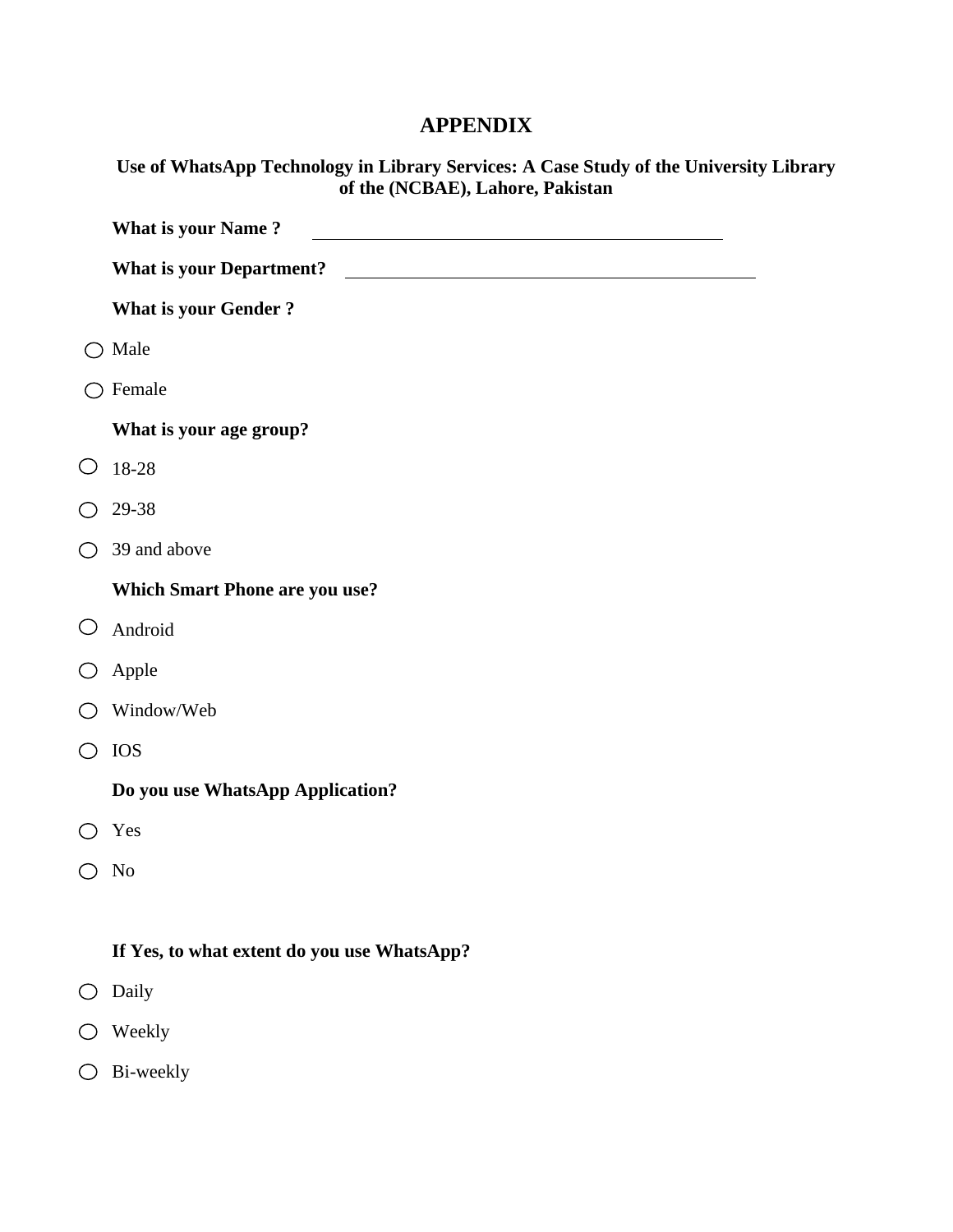# Bi-monthly

 $\bigcirc$  Monthly

| if daily, then to what extent do you<br>use the WhatsApp application and<br>for what purpose | 1-3 Hours | 4-6 Hours | <b>More Than 6 Hours</b> |
|----------------------------------------------------------------------------------------------|-----------|-----------|--------------------------|
| <b>Education Purpose</b>                                                                     |           |           |                          |
| <b>Sharing Information</b>                                                                   |           |           |                          |
| Sharing pictures/videos                                                                      |           |           |                          |
| Voice messages / calling                                                                     |           |           |                          |
| Social Networking                                                                            |           |           |                          |
| Chatting                                                                                     |           |           |                          |

| <b>Advantages</b><br><b>of</b><br><b>WhatsApp</b>                                                                                | <b>Disagree</b> | <b>Strongly</b><br>disagree | <b>Neutral</b> | <b>Agree</b> | <b>Strongly</b><br>agree |
|----------------------------------------------------------------------------------------------------------------------------------|-----------------|-----------------------------|----------------|--------------|--------------------------|
| You need not spend any<br>chatting<br>and<br>money<br>with<br>sharing<br>your<br>friends<br>the<br>(except<br>internet charges). |                 |                             |                |              |                          |
| You<br>send<br>can<br>a                                                                                                          |                 |                             |                |              |                          |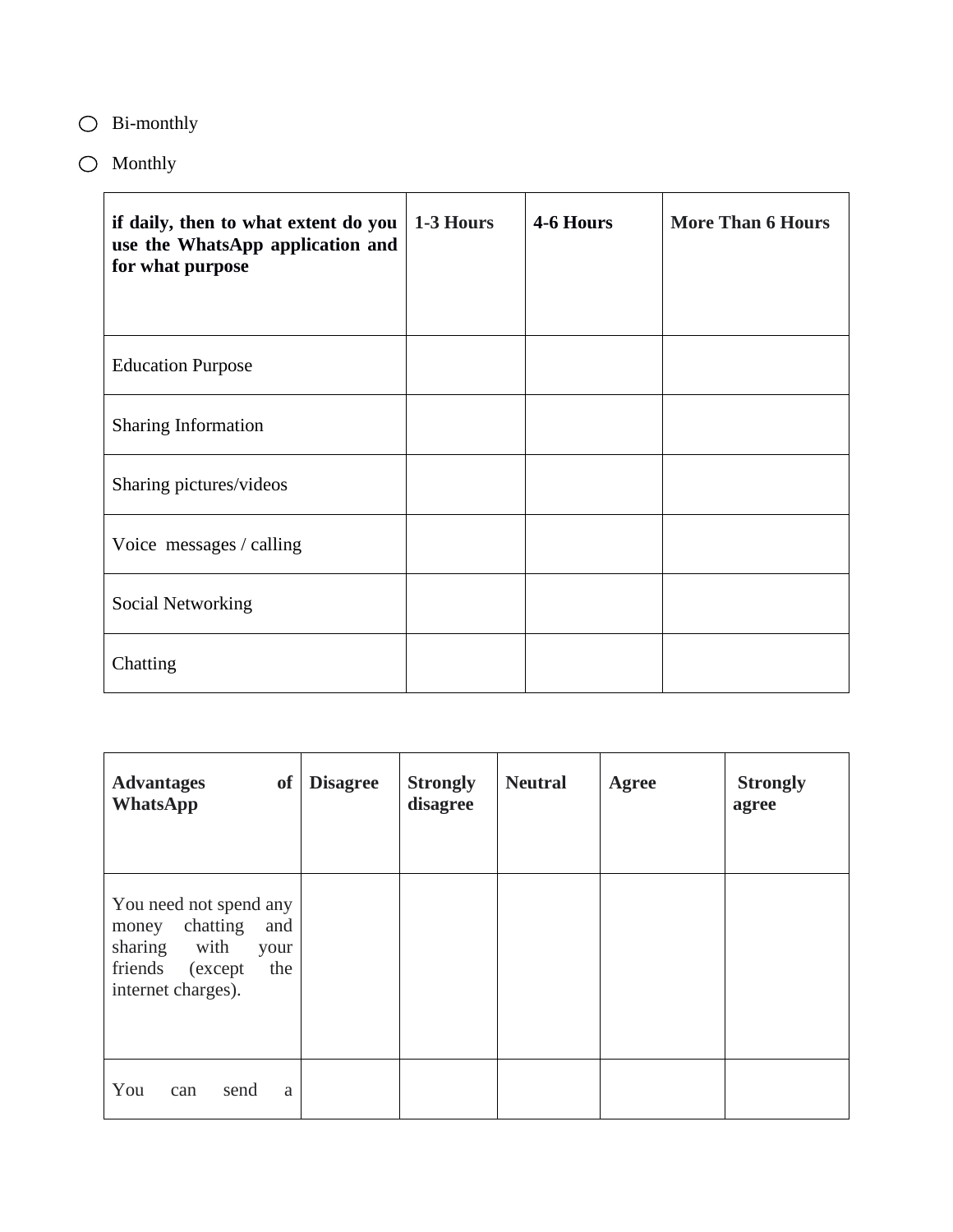| document or files up to<br>100Mb.                                                                                                   |  |  |  |
|-------------------------------------------------------------------------------------------------------------------------------------|--|--|--|
| You can also share live<br>for<br>locations<br>15<br>minutes, 1 hour and 8<br>hours.                                                |  |  |  |
| Instantly<br>send<br>a<br>message to anywhere in<br>the world.                                                                      |  |  |  |
| You can change your<br>number<br>another<br>to<br>number without losing<br>existing<br>your<br>WhatsApp account.                    |  |  |  |
| WhatsApp<br>started<br>providing an end-to-end<br>encryption<br>feature,<br>making your WhatsApp<br>communication highly<br>secure. |  |  |  |
| 30<br>send<br>You can<br>pictures in one go                                                                                         |  |  |  |
| You can delete read<br>messages within one<br>hour.                                                                                 |  |  |  |
| It shows that your<br>message was sent or not<br>and the receiver has<br>received or read the                                       |  |  |  |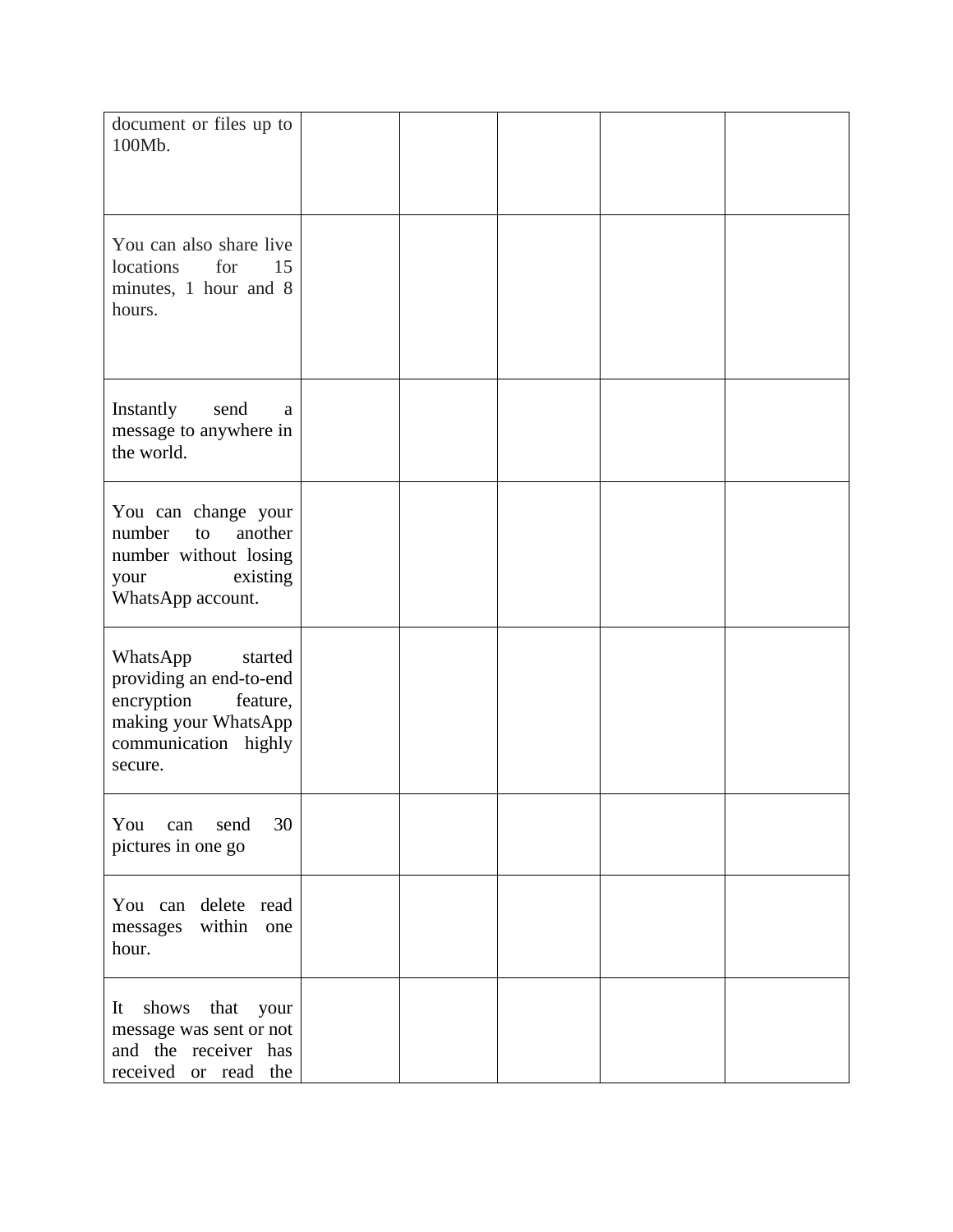| $\sim$<br>- - 40 -<br>. <del>.</del> . <u>.</u> |  |  |  |
|-------------------------------------------------|--|--|--|
|                                                 |  |  |  |

| <b>Disadvantages</b><br>of<br><b>WhatsApp</b>                                                                             | <b>Disagree</b> | <b>Strongly</b><br>disagree | <b>Neutral</b> | <b>Agree</b> | <b>Strongly</b><br>agree |
|---------------------------------------------------------------------------------------------------------------------------|-----------------|-----------------------------|----------------|--------------|--------------------------|
| It<br>can be<br>annoying<br>sometimes<br>due<br>to<br>constant messages.                                                  |                 |                             |                |              |                          |
| You must have access<br>to the Internet to send<br>and receive messages<br>for free.                                      |                 |                             |                |              |                          |
| WhatsApp is addictive.<br>Once you get addicted<br>to it, it's complicated to<br>WhatsApp<br>get over<br>addiction.       |                 |                             |                |              |                          |
| You need to share your<br>number to add someone<br>and communicate.                                                       |                 |                             |                |              |                          |
| It also causes a lack of<br>concentration in other<br>aspects of life.                                                    |                 |                             |                |              |                          |
| It contributes to health-<br>related problems from<br>deprivation<br>sleep<br>(continuous chatting) to<br>straining eyes. |                 |                             |                |              |                          |
| It also contributes to                                                                                                    |                 |                             |                |              |                          |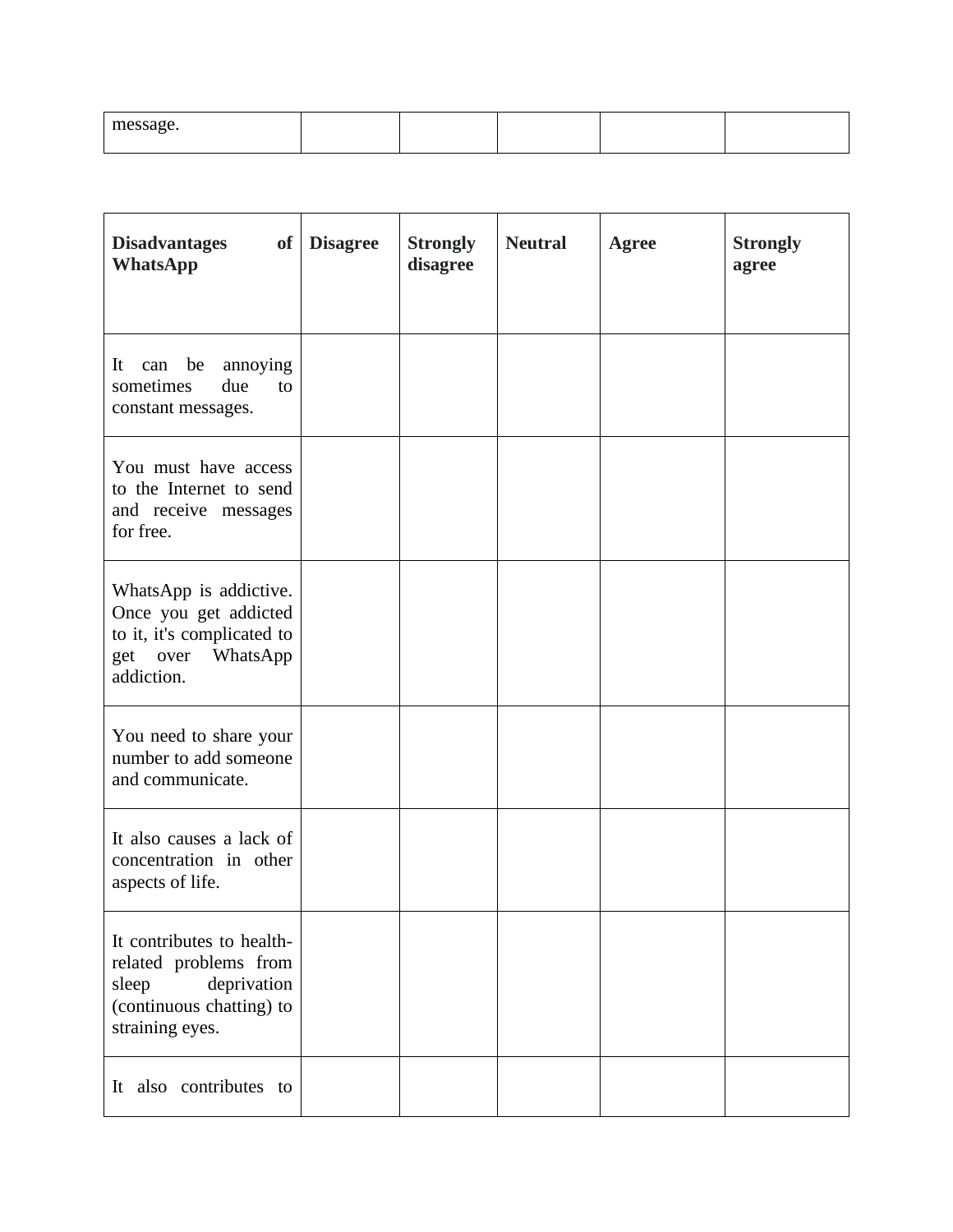| social isolation.<br>. |  |  |  |
|------------------------|--|--|--|
|                        |  |  |  |

| If yes, then to what<br>extent do you agree or<br>with<br>disagree<br>the<br>following statement? | Agree | <b>Disagree</b> | <b>Neutral</b> | <b>Strongly</b><br><b>Agree</b> | <b>Strongly</b><br><b>Disagree</b> |
|---------------------------------------------------------------------------------------------------|-------|-----------------|----------------|---------------------------------|------------------------------------|
| <b>News</b><br>Library<br>and<br>events                                                           |       |                 |                |                                 |                                    |
| List of e-journals and e-<br>books                                                                |       |                 |                |                                 |                                    |
| about<br>Announcements<br>workshops<br>and<br>exhibitions                                         |       |                 |                |                                 |                                    |
| List of new books                                                                                 |       |                 |                |                                 |                                    |
| Help for a catalogue<br>search                                                                    |       |                 |                |                                 |                                    |
| Information<br>literacy<br>and library instructions                                               |       |                 |                |                                 |                                    |
| Contact with librarian                                                                            |       |                 |                |                                 |                                    |
| User discussion forum                                                                             |       |                 |                |                                 |                                    |
| Document reservation                                                                              |       |                 |                |                                 |                                    |